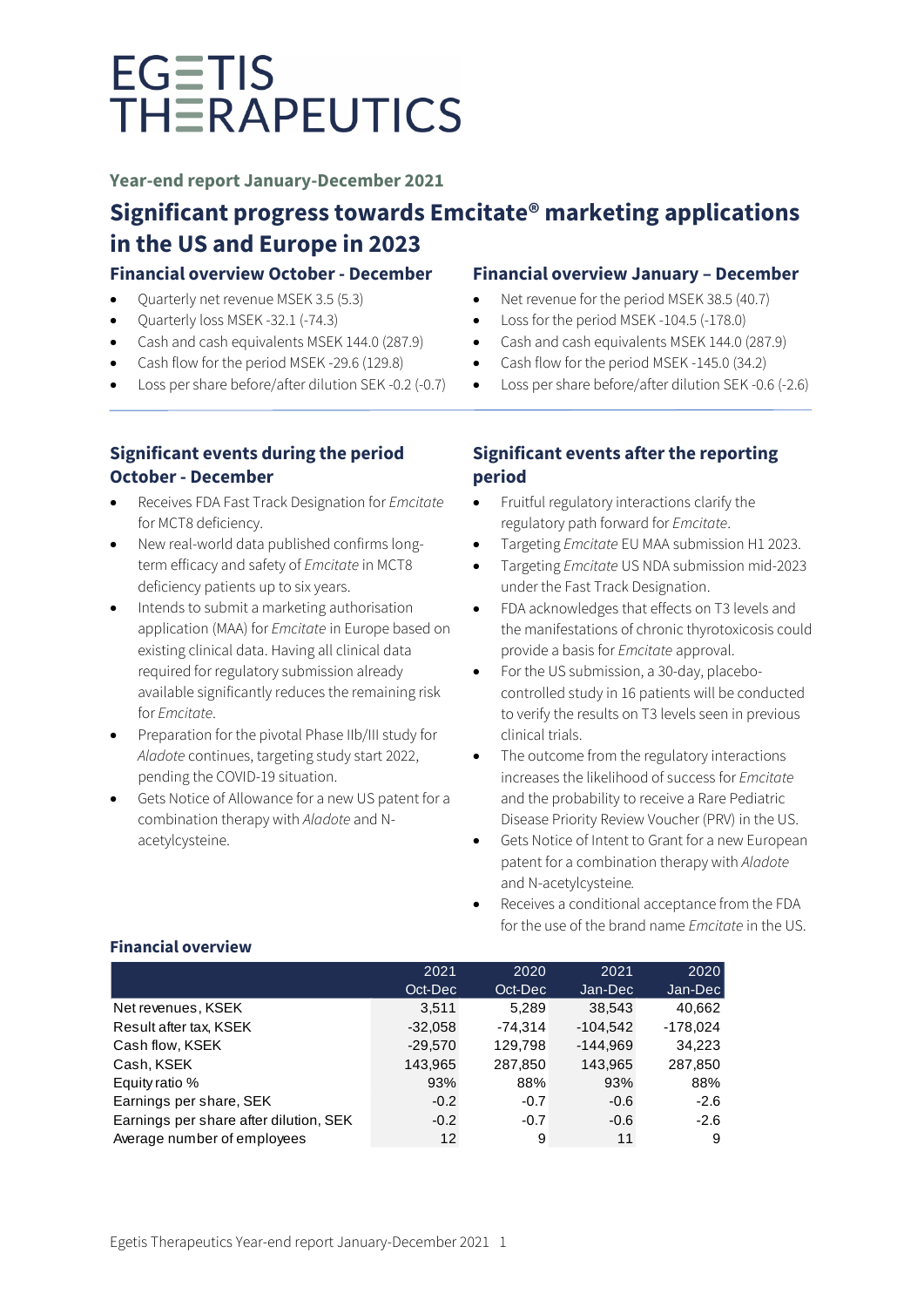# **Comments from the CEO**

Last year was a transformative busy year for Egetis, in which we achieved important milestones in our exciting *Emcitate* program. I'm proud of our progress to become a nimble and highly experienced rare disease company, well positioned for the future.

# **Fast Track Designation granted for** *Emcitate*

In early October, the U.S. Food and Drug Administration (FDA) granted *Emcitate* Fast Track Designation for the treatment of MCT8 deficiency. This designation is an acknowledgement from the FDA of the importance of *Emcitate* to address the significant unmet medical need for patients from this devastating disease. With a Fast Track Designation comes opportunities to expedite both the new drug application (NDA) submission and FDA's review which could enable an earlier regulatory approval of *Emcitate*.

# **New data confirms long-term efficacy and safety of** *Emcitate* **in MCT8 deficiency patients**

In October, an investigator-initiated real-life cohort study at 33 sites conducted by the Erasmus Medical Center, Rotterdam, The Netherlands reported longterm treatment effects in 67 subjects, up to 6 years, with *Emcitate.* The study was published in the *Journal of Clinical Endocrinology & Metabolism.* 

This long-term data confirms the positive results from the previous Triac Trial I and verifies that the beneficial effects are maintained over time, up to six years. The consistent efficacy seen across several key clinical and biochemical parameters regardless of age, further supports the use of *Emcitate* in the treatment of MCT8 deficiency.

# **Fruitful interactions with regulatory agencies derisk the** *Emcitate* **program**

Based on the new long-term data, we had further positive interactions with the regulatory agencies in the US and Europe. In December, the European Medicines Agency (EMA) concluded that the clinical data from the Triac Trial I, together with the published data from long-term treatment will suffice for a regulatory submission of a Marketing Authorisation Application (MAA) to the EMA for the treatment of MCT8 deficiency. We plan to submit the MAA in the first half of 2023. Having all clinical data required for regulatory submission in EU already at hand significantly reduces the remaining risk for *Emcitate*.

After the period, in January 2022, we announced our intention to submit the NDA in the US for *Emcitate* in mid-2023 under the Fast Track Designation granted by the FDA. This followed recent positive regulatory interactions, in which the FDA acknowledges that treatment effects on T3 levels and the decrease in chronic thyrotoxicosis in MCT8 deficiency could provide a basis for marketing approval in the US.

We have agreed with the FDA to perform a small, randomized study in 16 patients for up to 30 days to verify our T3 results, seen in previous clinical trials and publications. It is well-established that the T3 levels in untreated MCT8 patients are significantly elevated, and we have previously shown that *Emcitate* is able to rapidly and durably normalize these levels. The primary source of patients for this study will be through our existing named patient program.

The outcome of these regulatory interactions have created a major step towards marketing applications in EU and the US, making *Emcitate* available to patients who suffer from MCT8 deficiency, increasing the likelihood of success for *Emcitate* and the probability for Egetis to receive a US Rare Pediatric Disease Priority Review Voucher (PRV).

# **Triac Trial II**

The ongoing Triac Trial II remains important to further establish the effects of early intervention on the neurocognitive development aspects of the disease, previously seen in young patients in the Triac Trial I. Patients continue to enter the study despite the challenging COVID-19 situation. Results from the Triac Trial II are expected in the first quarter of 2024 and is expected to be submitted post-approval to regulatory authorities shortly thereafter.

# *Emcitate* **supplied on compassionate use and named patient basis**

Parallel to our clinical program with *Emcitate*, there is a continued interest from physicians across the globe to use *Emcitate* for patients that suffer from MCT8 deficiency.

More than 140 patients in more than 25 countries are being treated with *Emcitate* on a named patient or compassionate use basis demonstrating the significant unmet medical need in this patient population and verifies the interest to treat patients that suffer from MCT8 deficiency.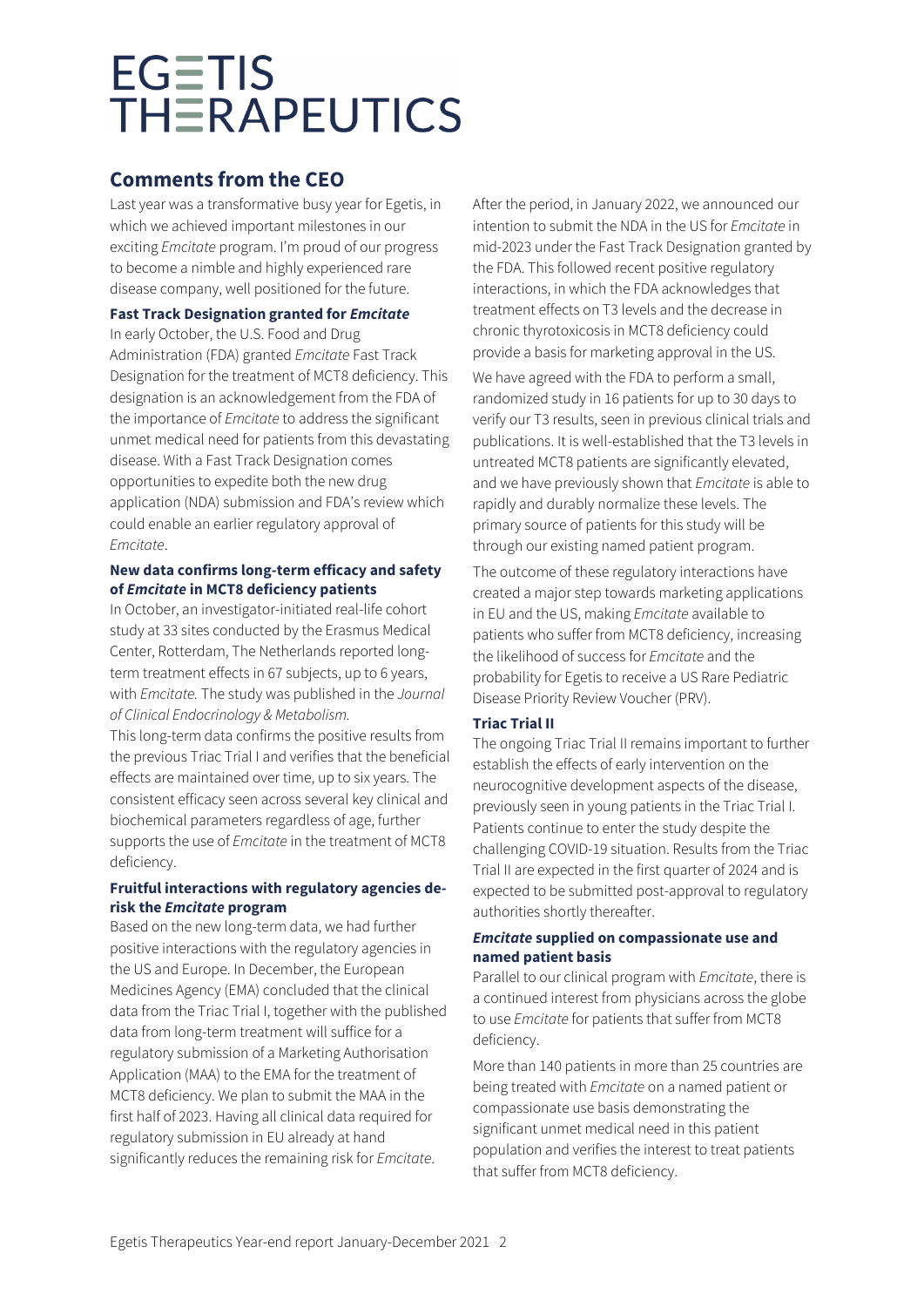# **Launch of campaign to raise awareness of MCT8 deficiency**

We are committed to help transforming and extending the lives of patients with rare diseases such as MCT8 deficiency. One important pillar is raising disease awareness, and in September we launched an awareness campaign, including the website [www.mct8deficiency.com.](http://www.mct8deficiency.com/) In addition to other disease educational activities, e.g., at scientific and medical conferences targeting health care professionals, the website will be used for educational purposes through the expanding network of key opinion leaders, physicians and patient advocacy groups focused on MCT8 deficiency.

These activities aim to shorten the time to diagnosis of MCT8 deficiency and enable earlier treatment, to help relieve the heavy burden of disease that MCT8 deficiency places on the affected individuals, their families and the caregivers they are heavily dependent on.

# **Preparations for the** *Aladote* **pivotal Phase IIb/III study are ongoing**

Preparations for the planned Phase IIb/III study with *Aladote* are ongoing. The COVID-19 pandemic is still making it challenging to start a clinical study in an emergency/intensive care setting. Therefore, pending how the situation evolves, we expect study start will likely take place later this year.

We remain committed to the continued development of *Aladote*, which has the potential to be the first approved drug to benefit patients with an increased risk of liver injury, who are not adequately treated with standard of care N-acetylcysteine (NAC) after a paracetamol overdose. *Aladote* has been granted ODD in the US and we have an ongoing dialogue with EMA on the appropriate indication for an ODD in the EU.

In December 2021 and January 2022, we received Notices of Intent to Grant for new patents in the US and Europe, respectively. These patents further strengthen our robust calmangafodipir patent portfolio that includes a composition-of-matter patent with protection until year 2032 in US and EU.

# **Organization**

In 2021, we have significantly strengthened our organization with the hiring of Dr Kristina Sjöblom Nygren as new CMO, and of Dr Yilmaz Mahshid as new CFO. We plan more key recruitments in 2022 as we

continue to grow and add competence to the Company.

In 2021, Dr Thomas Lönngren (Chairman) and Mats Blom joined our board of directors.

### **Cash position**

We reported a cash position of approximately 144 million SEK on December 31, 2021.

### **COVID-19**

We are still being affected by the ongoing COVID-19 pandemic. We continue to carefully monitor this development and take every precaution to ensure that patients, healthcare staff, our organization and those working on our trials are safe and well, and that our operations continue according to plan.

### **Looking ahead**

Our pipeline focus to provide treatment for patients suffering from rare and serious diseases remains firm as we shape the future of Egetis.

We plan to commercialize *Emcitate* in the US and Europe ourselves and will stepwise initiate the establishment of a small and focused organization in 2022 and 2023, to ensure the successful commercialization. Given the ultra-rare disease setting and uniqueness of *Emcitate* we plan for a commercial team of less than 50 FTEs at the time of launch.

We believe our core expertise could provide a platform to potentially be leveraged for additional late-stage orphan drug projects.

I look forward to relaying news to you around the projects and the progress of Egetis during the year ahead.

Finally, I extend my sincere thanks to all employees at Egetis for their committed work during 2021, the board of directors for governance and helpful counsel, our shareholders for their continued support and to all patients and physicians participating in the development of our product candidates.

# Nicklas Westerholm, CEO

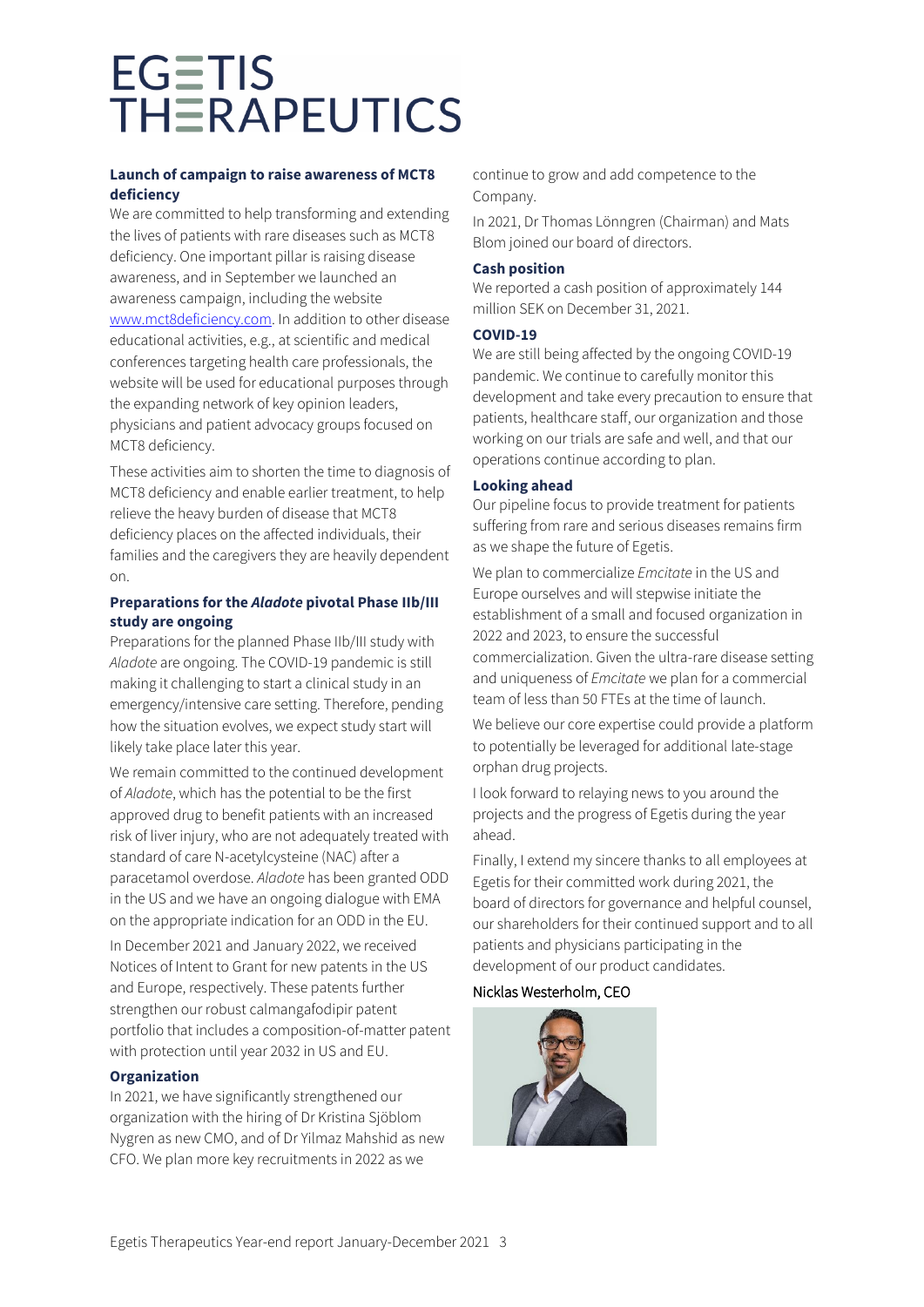# **R&D Pipeline Projects**



# **About Egetis Therapeutics**

Egetis Therapeutics is an innovative and integrated pharmaceutical drug development company, focusing on projects in late-stage development for treatment of serious diseases with significant unmet medical needs in the orphan drug segment. The drug candidate *Emcitate* is developed as the first potential treatment for patients with MCT8 deficiency, a rare disease with high unmet medical need and no available treatment. Triac Trial I (Phase IIb) and a long-term real-life study have been completed with clinically relevant and highly significant results on serum T3 concentrations and secondary clinical endpoints. Triac Trial II is an ongoing study in very young MCT8 deficiency patients (<30 months of age) investigating neurocognitive effects of early intervention with *Emcitate*. Results are expected in Q1 2024. Egetis intends to submit a marketing authorization application for *Emcitate* to the European Medicines Agency in H1 2023 based on existing clinical data. As a result of fruitful FDA interactions, Egetis will conduct a randomized,

placebo-controlled study in 16 patients to verify the results on T3 levels seen in previous clinical trials and publications. Egetis intends to submit an NDA in the US for *Emcitate* in mid-2023 under the Fast Track Designation granted by the FDA. *Emcitate* holds Orphan Drug Designation (ODD) in the US and EU and has been granted Rare Pediatric Disease Designation.

The drug candidate *Aladote* is a first in class drug candidate developed to reduce the risk of acute liver injury associated with paracetamol poisoning. A proof of principle study has been successfully completed and the design of the upcoming pivotal Phase IIb/III study for *Aladote* has been finalized after completed interactions with FDA, EMA and MHRA. *Aladote* has been granted ODD in the US and an application for ODD was submitted in Europe in Q1 2021. There is an ongoing dialogue with EMA on the appropriate indication for an ODD in the EU. Egetis Therapeutics (STO: EGTX) is listed on the Nasdaq Stockholm main market. For more information, see [www.egetis.com](http://www.pledpharma.se/)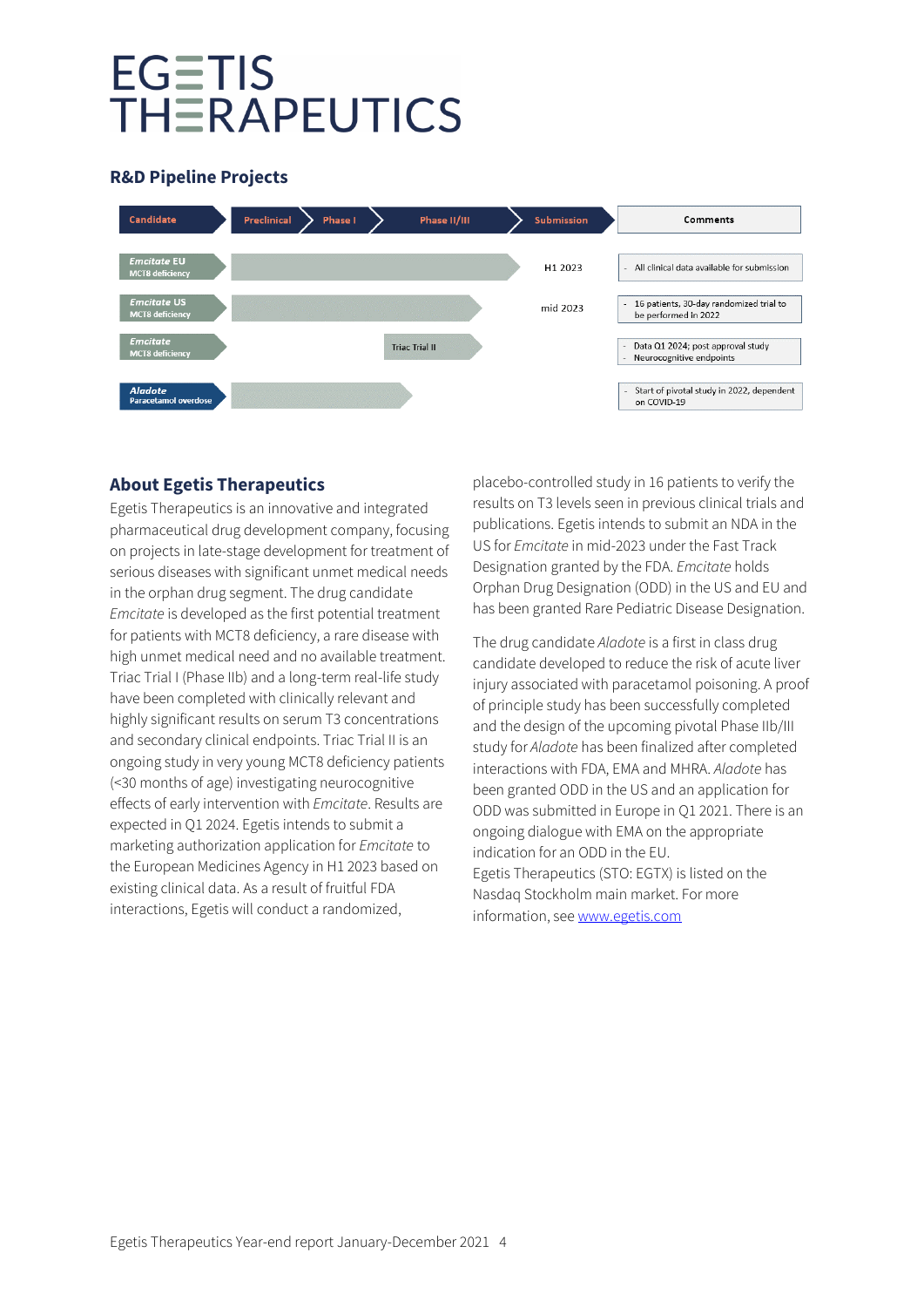# **Project updates**

# *Emcitate*

# **Events during the quarter**

Receives FDA Fast Track Designation for *Emcitate* for MCT8 deficiency.

New real-world data published in the *Journal of Clinical Endocrinology & Metabolism* (van Geest et al. 2021) confirms long-term effcacy and safety of *Emcitate* in MCT8 deficiency patients up to six years.

Intends to submit a marketing authorization application (MAA) for *Emcitate* in Europe based on existing clinical data. Having all clinical data required for regulatory submission already at hand significantly reduces the remaining risk for *Emcitate*.

Egetis is committed to help transforming and extending the lives of patients with MCT8 deficiency. Egetis' disease awareness initiative launched in 2021, the MCT8 deficiency focused "Cuddly toy campaign", has been shortlisted at the prestigious Pharmaceutical Marketing Society awards in the category of best health care professional disease awareness campaign.

# **Significant events after the reporting period**

Fruitful regulatory interactions clarify the regulatory path forward for *Emcitate*.

Targeting *Emcitate* EU MAA submission H1 2023.

Targeting *Emcitate* US NDA submission in mid-2023 under the Fast Track Designation.

FDA acknowledges that effects on T3 levels and the manifestations of chronic thyrotoxicosis could provide a basis for *Emcitate* approval.

For the US submission, a 30-day, placebo-controlled study in 16 patients will be conducted to verify the results on T3 levels seen in previous clinical trials.

The outcome from the regulatory interactions increases the likelihood of success for *Emcitate* and the probability to receive a Rare Pediatric Disease Priority Review Voucher (PRV) in the US.

Receives a conditional acceptance from the FDA for the use of the brand name *Emcitate* in the US (brand name already accepted in the EU).

# **About** *Emcitate*

*Emcitate* is Egetis' lead candidate drug in clinical development. It addresses MCT8 deficiency, which is a rare genetic disease with high unmet medical need and no available treatment, affecting 1:70,000 males.

Thyroid hormone is crucial for the development and metabolic state of virtually all tissues. Thyroid hormone transport across the plasma membrane is required for the hormone's metabolism and intracellular action and is facilitated by thyroid hormone transporters, including monocarboxylate transporter 8 (MCT8). Mutations in the gene for MCT8, located on the X-chromosome, cause MCT8 deficiency, also called Allan-Herndon-Dudley syndrome (AHDS) in affected males.

The resulting dysfunction of MCT8 leads to impaired transport of thyroid hormone into certain cells and across the blood-brain-barrier and disruption of normal thyroid hormone regulation. This leads to a complex pattern of symptoms with neurological developmental delay and intellectual disability,

accompanied by severely elevated circulating thyroid hormone concentrations which are toxic for tissues including the heart, muscle, liver and kidney and results in symptoms such as failure to thrive, cardiovascular stress, insomnia and muscle wasting, resulting in significantly shortened life expectancy.

Most patients will never develop the ability to walk or even sit independently. At present there is no approved therapy available for the treatment of MCT8 deficiency.

*Emcitate* was granted Orphan Drug Designation in the EU in 2017 and the US in 2019. In the US, FDA has granted *Emcitate* Rare Pediatric Disease Designation (RPD) in November 2020 and Fast Track Designation in October 2021. Upon approval of the NDA, sponsors holding an RPD and meeting the criteria specified can apply to receive a US Rare Pediatric Disease Priority Review Voucher (PRV). A PRV provides accelerated FDA review of a subsequent new drug application for any drug candidate, in any indication, shortening time to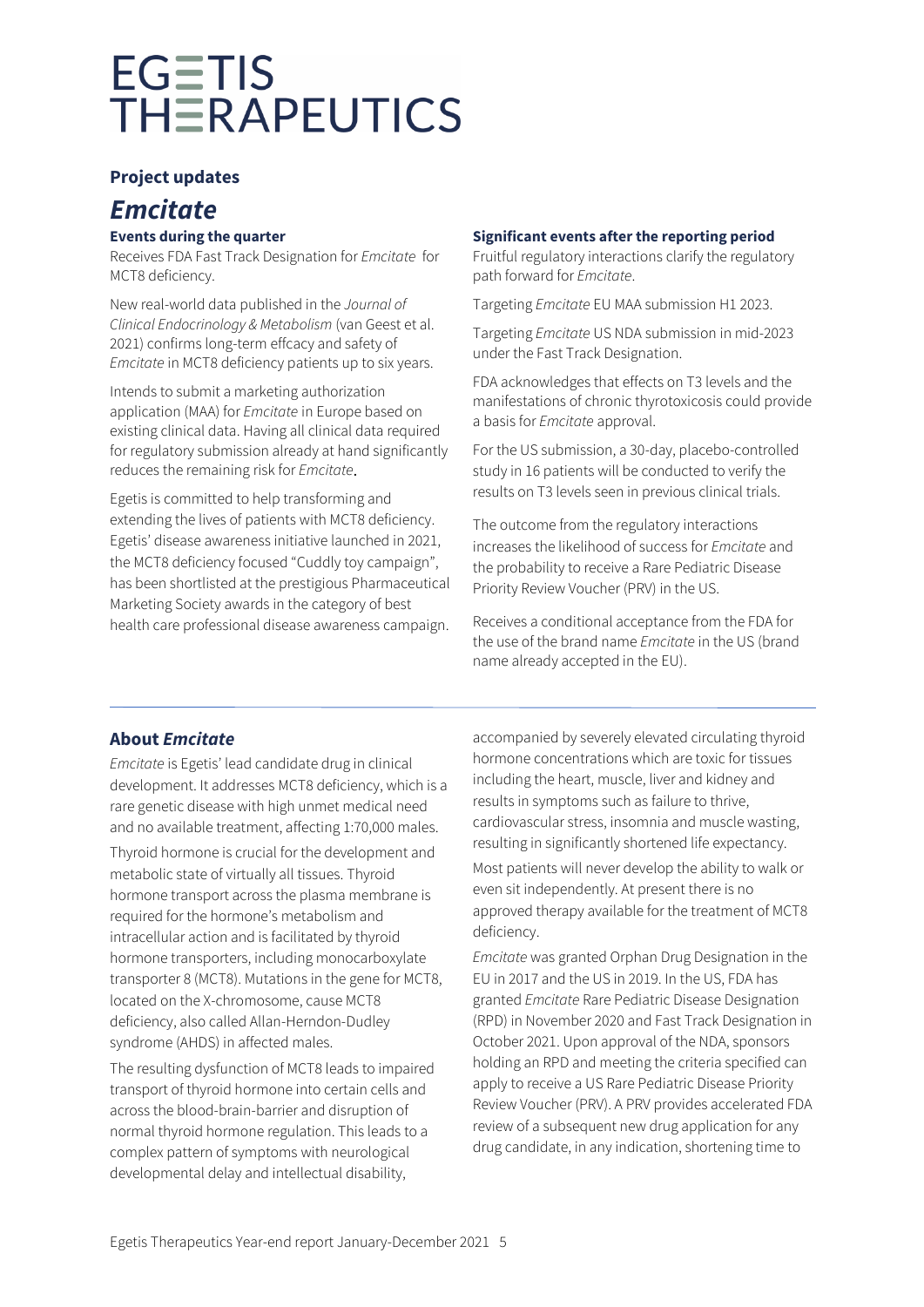market in the US. The voucher may also be sold or transferred to another sponsor.

A Phase IIb clinical trial (Triac Trial I) in MCT8 deficiency has been completed which showed significant and clinically relevant treatment effects on key aspects of the disease. In October 2021, strong data from long-term treatment, up to 6 years, with *Emcitate* was published in the *Journal of Clinical Endocrinology & Metabolism*. The data comes from an investigator-initiated real-life cohort study at 33 sites conducted by the Erasmus Medical Center, Rotterdam, The Netherlands, where the efficacy and safety of *Emcitate* was investigated in 67 patients with MCT8 deficiency.

Based on the new long-term data, we had further positive interactions with the regulatory agencies in the US and Europe. In December, the European Medicines Agency (EMA) concluded that the clinical data from the Triac Trial I, together with the published data from long-term treatment, will suffice for a regulatory submission of a Marketing Authorisation Application (MAA) to the EMA for the treatment of MCT8 deficiency. Egetis plans to submit the MAA in the first half of 2023.

In recent positive regulatory interactions, FDA acknowledges that a treatment effect on T3 levels and the manifestations of chronic thyrotoxicosis in MCT8 deficiency could provide a basis for marketing approval also in the US. We have agreed with the FDA to perform a small, randomized study in 16 patients for up to 30 days to verify our T3 results, seen in previous clinical trials and publications. It is wellestablished that the T3 levels in untreated MCT8 patients are significantly elevated, and we have previously shown that *Emcitate* is able to rapidly and

durably normalize these levels. The primary source of patients will be through our existing named patient program. Egetis is targeting an US NDA submission for *Emcitate* in mid-2023 under the Fast Track Designation

A Phase IIb/III early intervention study (Triac Trial II) is ongoing. This study is an international, open label, multi-center study in boys younger than 30 months with MCT8 deficiency, conducted in both Europe and North America. Patient recruitment is expected to be completed in Q1 2022. Results from the Triac Trial II are expected in the first quarter of 2024 and are expected to be submitted post-approval to regulatory authorities shortly thereafter.

Given the possibility to proceed with regulatory submissions in both EU and US prior to data being available from the Triac Trial II, and following discussions with regulatory agencies, Egetis will no longer conduct an interim analysis based on 48-week data but will perform the statistical analysis on the complete dataset after the full 96 weeks of treatment, making the data more robust. Results are expected in Q1 2024 and data from the Triac Trial II is expected to be submitted post-approval to regulatory authorities shortly thereafter.

*Emcitate* is already supplied on a named patient or compassionate use basis, following individual regulatory approvals from national regulatory agencies. Compassionate use and named patient programs are mechanisms to allow early access to a medicine prior to regulatory marketing approval, granted to pharmaceuticals under development for conditions with high unmet medical needs and where no available treatment alternatives exist or are suitable.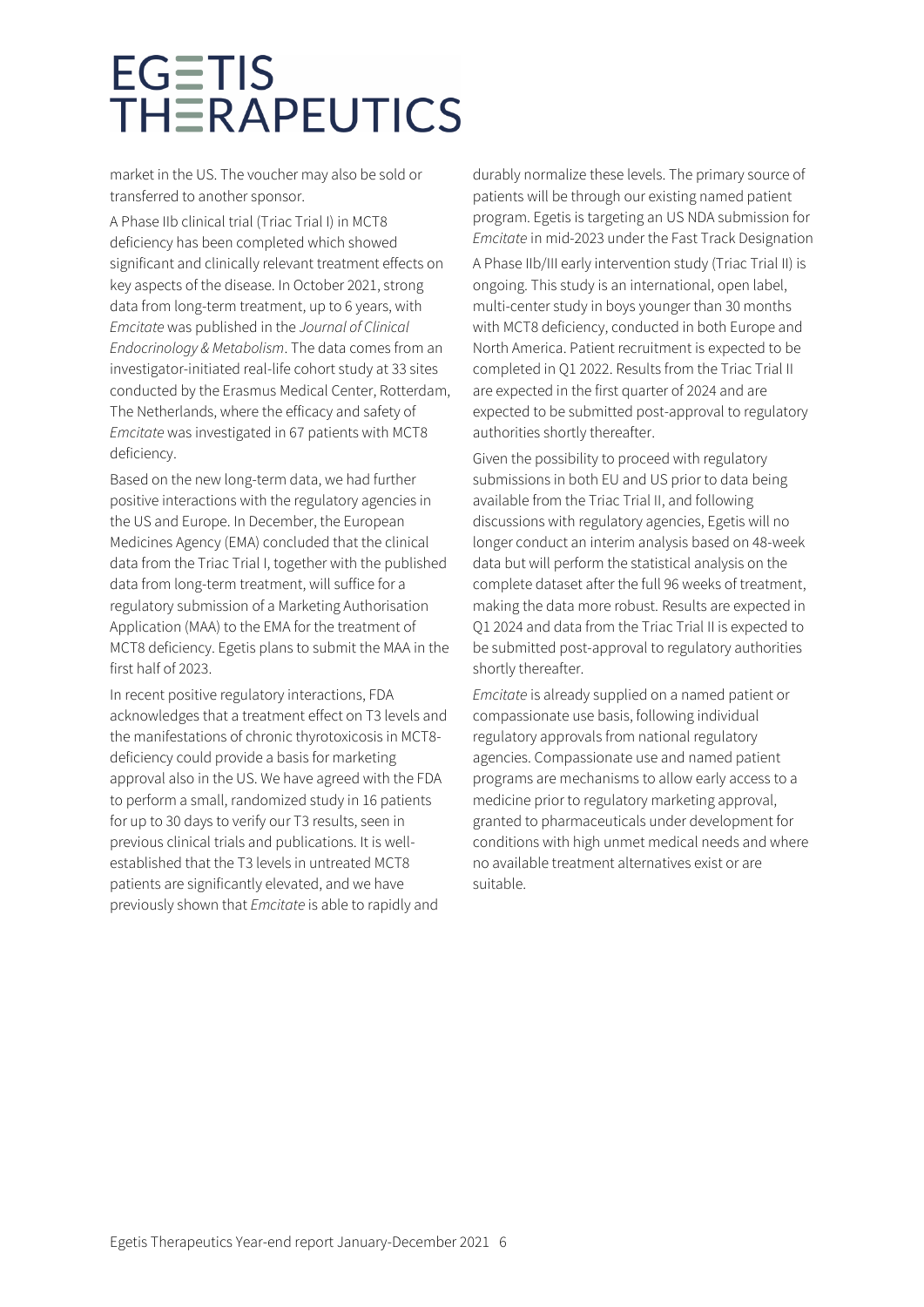# *Aladote*

# **Events during the quarter**

Preparation for the pivotal Phase IIb/III study for *Aladote* continues, targeting study start in 2022, pending the COVID-19 situation.

*Aladote* was presented at the scientific meeting of the North American Congress of Clinical Toxicology (NACCT) on October 18, 2021, by Professor James Dear from the University of Edinburgh, UK, under the heading 'Clinical studies with calmangafodipir in acetaminophen overdose'.

Gets Notice of Allowance for a new US patent for a combination therapy with *Aladote*.

# **Significant events after the reporting period**

Gets Notice of Intent to Grant for a new European patent for a combination therapy with *Aladote* and Nacetylcysteine.

# **About** *Aladote*

*Aladote* is a "first-in-class" drug candidate with the potential to reduce the risk of acute liver injury associated with paracetamol/acetaminophen poisoning. *Aladote* has shown a beneficial effect in relevant preclinical models, even in the timewindow when N-acetylcysteine (NAC) treatment no longer is effective. A proof of principle study in patients with paracetamol poisoning has been successfully completed. The study results established the safety and tolerability of the combination of *Aladote* and NAC. Further, the results indicate that Aladote may reduce liver injury in this patient population. *Aladote* has been granted Orphan Drug Designation (ODD) in the US.

An application for an ODD in the EU was submitted in March, and we have an ongoing dialogue with EMA on the appropriate indication for an ODD in the EU. Paracetamol/acetaminophen is the most used drug in the world for the treatment of fever and pain, but also one of the most overdosed drugs – intentionally or unintentionally. Paracetamol overdose is one of the most common methods in

# **About PledOx**

In Q2 2021 the Company parked further PledOx development following the POLAR results. Our partner Solasia Pharma K.K. will continue the preclinical program in taxane induced peripheral neuropathy.

suicide attempts. When excessive amounts of paracetamol are metabolized in the liver, the harmful metabolite N-acetyl-p-benzoquinone imine (NAPQI) is formed, which can cause acute liver injury. The current standard of care for paracetamol poisoning, NAC, is effective if the patient receives medical care within eight hours of ingestion.

The Phase IIb/III study is targeting patients with increased risk of liver injury, who arrive late at hospital, more than eight hours after a paracetamol overdose, for which current standard of care, NAC, is substantially less effective. The total planned number of patients are 225, who will be enrolled in the US, UK and in at least one EU country. The study consists of two parts with an interim analysis which includes a futility analysis and dose selection where the most effective dose will be continued. Application for market approval in the US, EU and UK is planned after successful completion of the study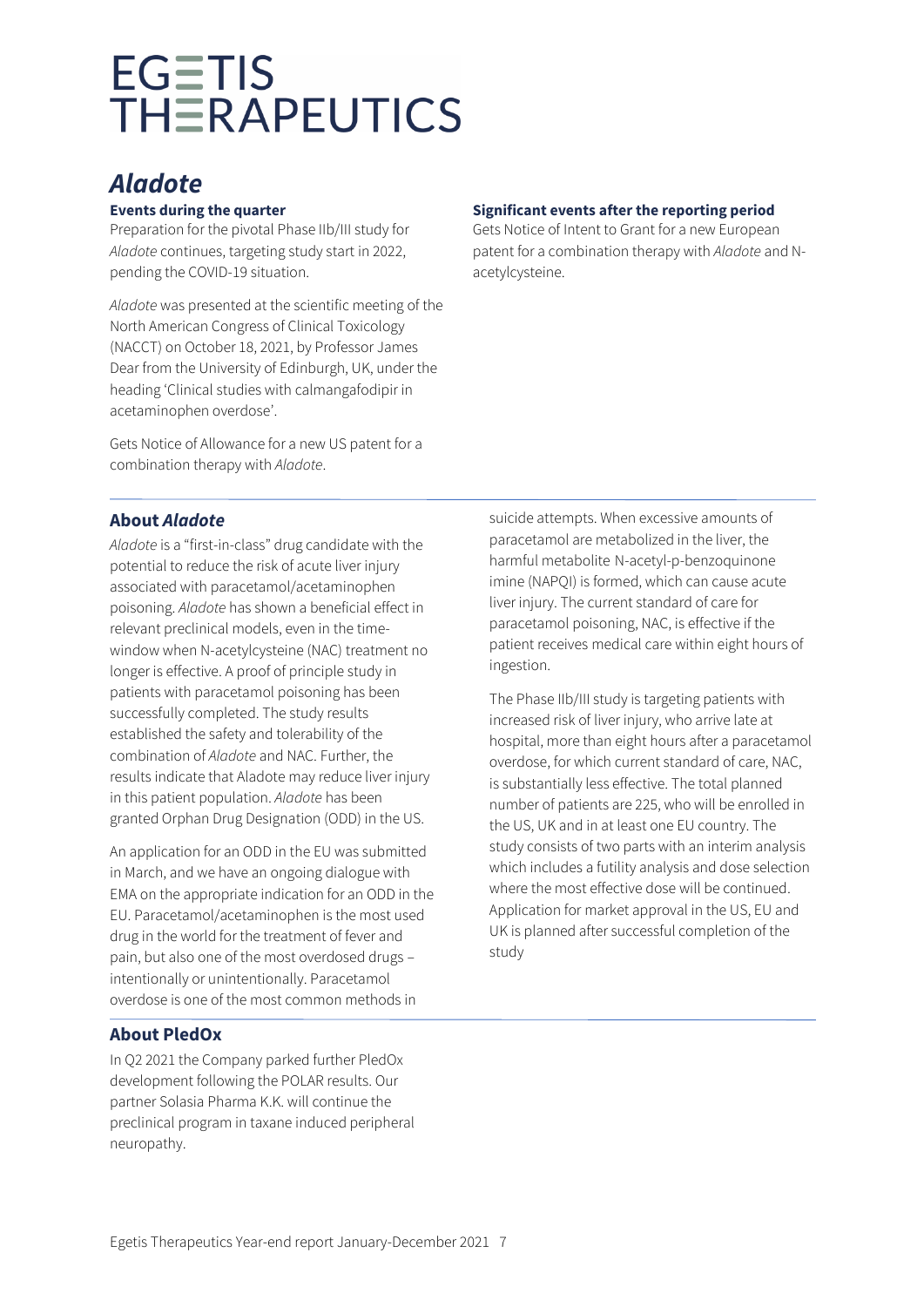# **Financial Information**

# **Year-end report January – December 2021**

# **Revenue, and results**

# **Revenue**

Revenue amounted to KSEK 3,511 (5,289) during the quarter and 38,543 (40,662) for the period. Revenue consisted of Emcitate sales of KSEK 3,211 (1,727) during the quarter and KSEK 15,652 (1,727) during the period and forwarding of expenses related to PledOx to Solasia Pharma K.K. (Solasia) of KSEK - (3,163) during the quarter and KSEK 22,591 (38,935) during the period.

# **Expenses**

Operating expenses amounted to KSEK 36,131 (77,588) during the quarter and KSEK 144,224 (217,961) during the period. The project expenses amounted to KSEK 18,505 (65,858) during the quarter and KSEK 88,671 (183,276) during the period. The project expenses consisted mainly of expenses due to Emcitate of KSEK 15,271 (13,854) and Aladote KSEK 2,947 (3,992) for the quarter and Emcitate KSEK 37,340 (13,854) and Aladote KSEK 18,964 (15,730) for the period. Lower projects costs in the quarter and period are due to delayed initiation of the Aladote study and the parked PledOx project.

Employee costs amounted to KSEK 10,498 (6,188) during the quarter and KSEK 30,131 (22,151) for the period.

Other external costs amounted to KSEK 3,785 (3,410) for the quarter and KSEK 14,513 (10,001) for the period. The increase is mainly due to higher auditor expenses and consultancy costs. Depreciation and amortization amounted to KSEK 672 (237) for the quarter and KSEK 2,455 (395) for the period. The amortization of licences was KSEK 1,082 (183) during the period. Remaining depreciation/amortization derives from right of use assets according to IFRS 16. Other operating expenses amounted to KSEK 173 (-) for the quarter and 598 (243) for the period and consists of exchange rate differences.

# **Results**

Operating results amounted to KSEK -32,620 (-72,299) for the quarter and KSEK -105,681 (-177,299) for the period. Net financial items amounted to KSEK 561

(-2,015) for the quarter and KSEK 1,139 (-725) for the period. Results after financial items amounted to KSEK -32,058 (-74,314) for the quarter and KSEK -104,542 (-178,024) for the period. Result per share before and after dilution amounted to SEK -0.2 (-0.7) for the quarter and SEK -0.6 (-2.6) for the period both before and after dilution.

# **Financial position**

# **Cash**

Cash as of December 31, 2021, amounted to KSEK 143,965 (287,850).

# **Cash flow**

Cash flow from operating activities amounted to KSEK -25,979 (-39,224) for the quarter and KSEK -130,110 (-134,639) for the period. Total Cash flow amounted to KSEK -29,570 (129,798) for the quarter and KSEK -144,969 (34,223) for the period. Cash flow from operating activities is mainly driven by costs related to the projects. Cash flow from investing activities amounted to KSEK -1,306 (-59,543) during the period of which KSEK 1,250 are due to deferred purchase price of RTT and KSEK 56 are due to acquisition of equipment. Cash flow from financing activities amounted to KSEK -2,285 (228,565) for the period and are mainly due to amortization of loans, numbers for the previous period relates to the issuance of shares.

# **Equity and equity ratio**

As of December 31, 2021, equity amounted to KSEK 527,039 (630,723). Shareholders' equity per average number of shares amounted to SEK 3.2 (5.8), for the period. The company's equity ratio was 93 (88) %.

# **Debt and receivables**

As of December 31, 2021, non-current liabilities amounted to KSEK 3,060 (16,135). These consist mainly of liabilities that derive from right of use liabilities according to IFRS 16 of KSEK 2,650 (3,526) and other long-term liabilities of KSEK 410 (12,609). Current liabilities amount to KSEK 39,170 (70,141) of which other liabilities amount to KSEK 34,573 (54,530) and accounts payable amount to KSEK 4,596 (15,611).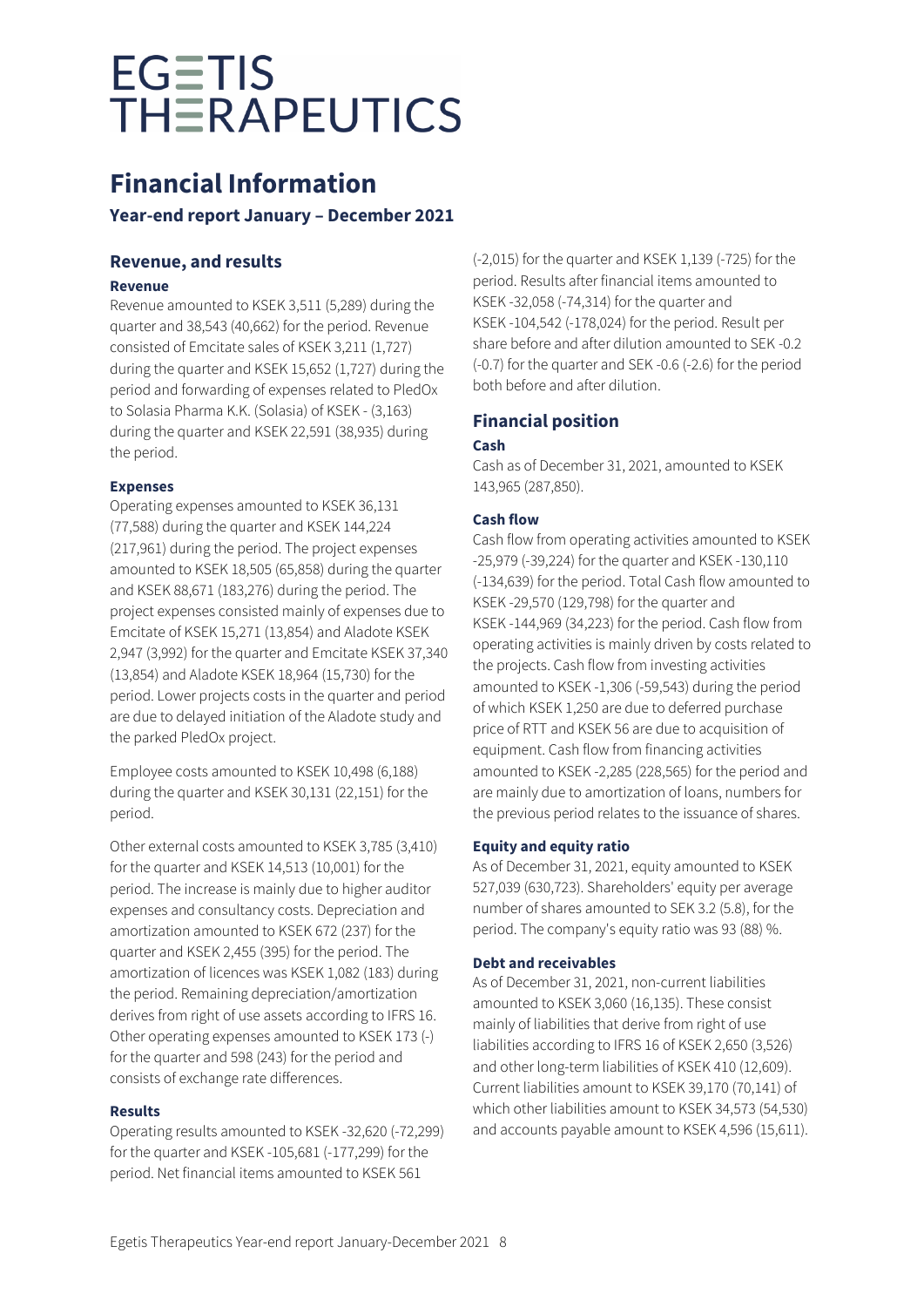### **Investments, tangible and intangible assets**

As of December 31, 2021, non-current assets amounted to KSEK 416,366 (417,130). No significant investments were allocated to tangible assets.

# **Shares**

The number of shares as of December 31, 2021, were 165,068,560 (165,068,560). The number of shareholders were 6,895 as of December 31, 2021. The ten largest shareholders hold 63.1 % of outstanding shares. Egetis Therapeutics shares are listed on Nasdaq Stockholm's main market.

# **Stock option plan and warrant programs Information regarding existing incentives**

The average share price during the period have been lower than the subscription prices of the programs and plans. Hence no dilution has been recognized to the shareholders.

Full utilization of options and warrants approved by the AGM would increase the number of shares with 10,513,600 to a total of 175,582,160.

# **Employee Stock option plan 2021/2025**

The 2021 Annual General Meeting resolved on a 2021/2025 stock option plan of 5,000,000 stock options for employees of Egetis Therapeutics, of which 4,900,000 ESOPs were granted to the employees as of December 31, 2021.

To ensure the delivery of shares to participants in the company's incentive programs as well as to cover social security contributions when the share awards and employee options are exercised, the Parent Company has issued 6,571,000 warrants to its subsidiary Egetis Therapeutics Incentive AB.

# **Employee Stock option plan 2020/2024**

The 2020 Annual General Meeting resolved on a 2020/2024 stock option plan of 3,000,000 stock options for employees of PledPharma (previous company name), of which 2,900,000 ESOPs were granted to the employees as of December 31, 2021.

To ensure the delivery of shares to participants in the company's incentive programs as well as to cover social security contributions when the share awards and employee options are exercised, the Parent Company has issued 3,942,600 warrants to its

subsidiary PledPharma I AB (previous company name).

# **Employees**

Number of employees as of December 31, 2021, were 12 (10) persons, 7 women and 5 men.

# **Parent company**

The parent company's revenues for the quarter amounted to KSEK 6,243 (3,847) and for the period to KSEK 38,795 (39,267). Sales during the period consisted of KSEK 22,591 (38,935) due to forwarding of expenses related to PledOx to Solasia. Other income for the quarter amounted to KSEK 6,243 (684) and for the period to KSEK 16,204 (332). Other income for the period consisted of KSEK 12,469 (332) management fees invoiced to the subsidiary RTT and KSEK 3,735 (0) are forwarding of expenses to RTT.

The parent company's result after financial net amounted to KSEK -11,447 (-60,219) for the quarter and -59,982 (-163,125) for the period.

Financial non-current assets amount to KSEK 432,889 (431,979) and other non-current liabilities amount to KSEK 410 (5,109).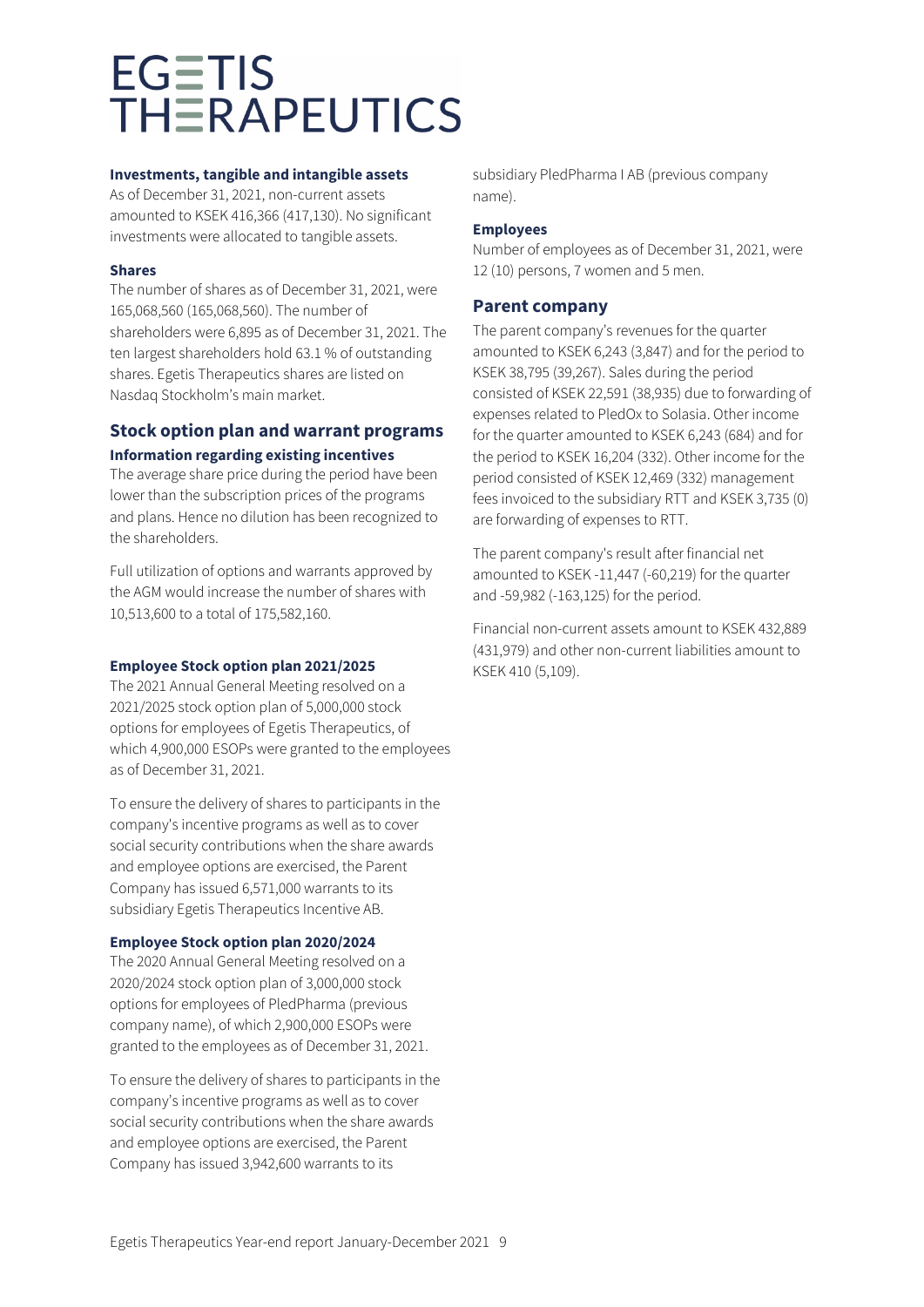# **Consolidated statement of comprehensive income**

| <b>KSEK</b>                                                       | 2021           | 2020*          | 2021        | 2020*       |
|-------------------------------------------------------------------|----------------|----------------|-------------|-------------|
|                                                                   | <b>Oct-Dec</b> | <b>Oct-Dec</b> | Jan-Dec     | Jan-Dec     |
|                                                                   |                |                |             |             |
| <b>Revenue</b>                                                    |                |                |             |             |
| Revenues                                                          | 3,211          | 4,890          | 38,243      | 40,662      |
| Other operating income                                            | 300            | 399            | 300         |             |
|                                                                   | 3,511          | 5,289          | 38,543      | 40,662      |
| <b>Operating expenses</b>                                         |                |                |             |             |
| Costs of sales of goods                                           | $-2,498$       | $-1,895$       | $-7,856$    | $-1,895$    |
| Project costs                                                     | $-18,505$      | $-65,858$      | $-88,671$   | $-183,276$  |
| Other external costs                                              | $-3,785$       | $-3,410$       | $-14,513$   | $-10,001$   |
| Employee costs                                                    | $-10,498$      | $-6,188$       | $-30,131$   | $-22,151$   |
| Depreciation and impairment                                       | $-672$         | $-237$         | $-2,455$    | $-395$      |
| Other operating expenses                                          | $-173$         |                | $-598$      | $-243$      |
| Sum operating expenses                                            | $-36,131$      | $-77,588$      | $-144,224$  | $-217,961$  |
| <b>Operating results</b>                                          | $-32,620$      | $-72,299$      | $-105,681$  | $-177,299$  |
|                                                                   |                |                |             |             |
| <b>Financial items</b>                                            |                |                |             |             |
| Finance income                                                    | 1,229          | 33             | 1,327       | 163         |
| Finance expense                                                   | $-667$         | $-2,048$       | $-188$      | $-888$      |
| Sum financial items                                               | 561            | $-2,015$       | 1,139       | $-725$      |
| <b>Results after financial net</b>                                | $-32,058$      | $-74,314$      | $-104,542$  | $-178,024$  |
|                                                                   |                |                |             |             |
| Tax                                                               |                |                |             |             |
| <b>Results after tax</b>                                          | $-32,058$      | $-74,314$      | $-104,542$  | $-178,024$  |
|                                                                   |                |                |             |             |
| <b>Statement of comprehensive income</b>                          |                |                |             |             |
| Other comprehensive income                                        |                |                |             |             |
| Comprehensive income for the period                               | $-32,058$      | $-74,314$      | $-104,542$  | $-178,024$  |
|                                                                   |                |                |             |             |
| Net earnings and comprehensive                                    |                |                |             |             |
| income is entirely attributable to parent<br>company shareholders |                |                |             |             |
|                                                                   |                |                |             |             |
| *) Restated, see note 6.                                          |                |                |             |             |
|                                                                   |                |                |             |             |
| <b>Share Data</b>                                                 |                |                |             |             |
| Number of shares at the end of period                             | 165,068,560    | 165,068,560    | 165,068,560 | 165,068,560 |
| Average number of shares during period                            | 165,068,560    | 109,117,145    | 165,068,560 | 67,391,206  |
| Earnings per share before dilution (SEK)                          | $-0.2$         | $-0.7$         | $-0.6$      | $-2.6$      |
| Earnings per share after dilution (SEK)                           | $-0.2$         | $-0.7$         | $-0.6$      | $-2.6$      |
| Equity per average number of shares                               | 3.2            | 5.8            | 3.2         | 9.4         |
| Equity per average number of shares                               | 3.2            | 5.8            | 3.2         | 9.4         |
| after dilution                                                    |                |                |             |             |

Egetis Therapeutics Year-end report January-December 2021 10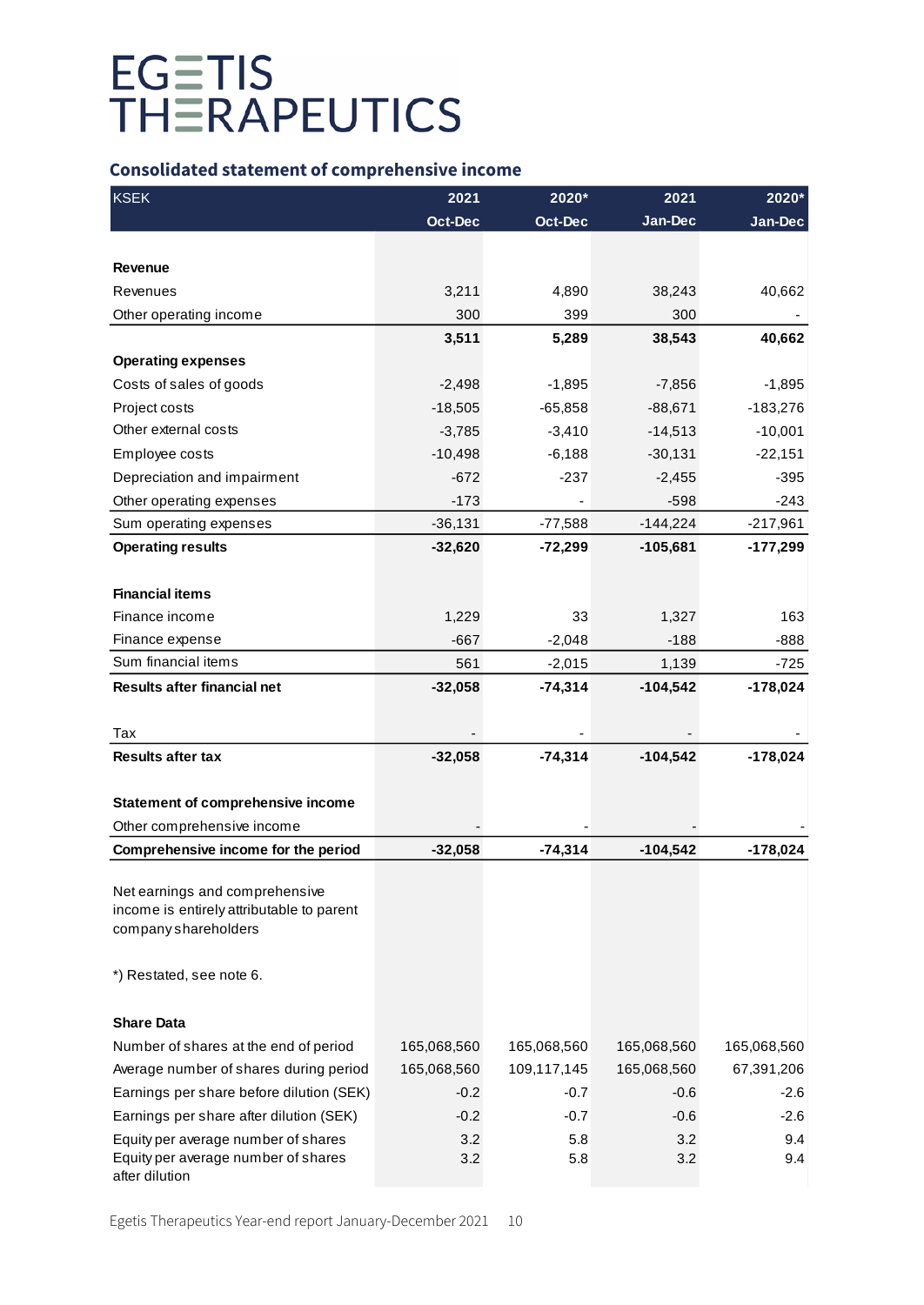# **Consolidated statement of financial position**

| <b>KSEK</b>                         | 31/12/2021 | 31/12/2020* |
|-------------------------------------|------------|-------------|
| <b>ASSETS</b>                       |            |             |
| <b>Non-current assets</b>           |            |             |
| Research and development costs      | 404,817    | 404,817     |
| Licences                            | 6,490      | 7,571       |
| Right-of-use assets                 | 4,088      | 4,666       |
| Equipment                           | 187        | 75          |
| Financial non-current assets        | 785        |             |
| <b>Total non-current assets</b>     | 416,366    | 417,130     |
|                                     |            |             |
| <b>Current assets</b>               |            |             |
| Inventories                         | 694        | 3,138       |
| Accounts receivables                | 3,456      | 3,883       |
| Other receivables                   | 3,340      | 2,960       |
| Prepaid expenses and accrued income | 1,448      | 2,039       |
| Cash and bank balance               | 143,965    | 287,850     |
| <b>Total current assets</b>         | 152,902    | 299,871     |
| <b>Total assets</b>                 | 569,269    | 717,000     |

| <b>KSEK</b>                          | 31/12/2021 | 31/12/2020* |
|--------------------------------------|------------|-------------|
| <b>Equity</b>                        |            |             |
| Share capital                        | 8,688      | 8,688       |
| Other capital contributions          | 1,262,837  | 1,262,837   |
| <b>Reserves</b>                      | 1,305      | 448         |
| Accumulated loss including net loss  | $-745,792$ | $-641,250$  |
| <b>Total equity</b>                  | 527,039    | 630,723     |
| <b>Non-current liabilities</b>       |            |             |
| Other non-current liabilities        | 2,650      | 16,026      |
| Provisions                           | 410        | 109         |
| <b>Total non-current liabilities</b> | 3,060      | 16,135      |
| <b>Current liabilities</b>           |            |             |
| Accounts payable                     | 4,596      | 15,611      |
| Other liabilities                    | 17,179     | 14,542      |
| Accrued expenses and deferred income | 17,394     | 39,988      |
| <b>Total current liabilities</b>     | 39,170     | 70,141      |
| <b>Total equity and liabilities</b>  | 569,269    | 717,000     |

\*)Restated, see note 6.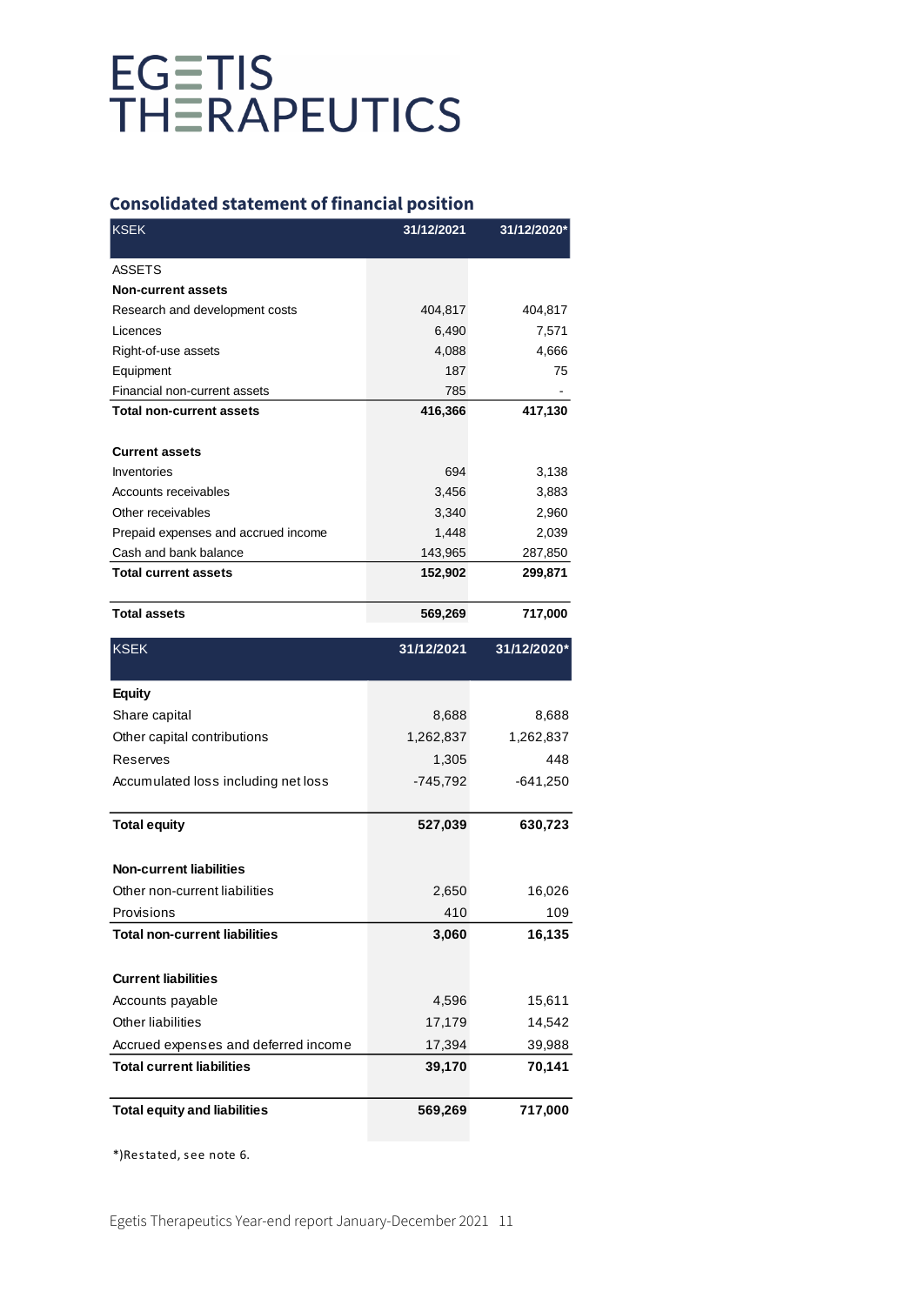# **Consolidated statement of cash flows**

| KSEK                                                  | 2021      | 2020           | 2021       | 2020       |
|-------------------------------------------------------|-----------|----------------|------------|------------|
|                                                       | Oct-Dec   | <b>Oct-Dec</b> | Jan-Dec    | Jan-Dec    |
| <b>OPERATING ACTIVITIES</b>                           |           |                |            |            |
| Result after financial net                            | $-32,058$ | $-74,314$      | $-104,542$ | $-178,024$ |
| Adjustments for non-cash items                        | 257       | 711            | 2,683      | 1,334      |
| Tax paid                                              |           |                |            |            |
| Cash flow from operating activities before changes in | $-31,801$ | $-73,602$      | $-101,859$ | $-176,690$ |
| working capital                                       |           |                |            |            |
| Cash flow from changes in working capital             |           |                |            |            |
| Increase/decrease in operating receivables            | 1,340     | 6,073          | 3,082      | 16,428     |
| Increase/decrease in operating liabilities            | 4,482     | 28,306         | $-31,333$  | 25,624     |
| Cash flow from changes in working capital             | 5,822     | 34,378         | $-28,251$  | 42,051     |
| Cash flow from operating activities                   | -25,979   | $-39,224$      | $-130,110$ | -134,639   |
| <b>INVESTING ACTIVITIES</b>                           |           |                |            |            |
| Acquisition of subsidiaries, net cash required        | $-1,250$  | $-59,520$      | $-5,000$   | $-59,520$  |
| Investment in financial assets                        |           |                | $-785$     |            |
| Purchase of property, plant and equipment             | -56       | $-24$          | $-172$     | -24        |
| Cash flow from investing activities                   | $-1,306$  | $-59,543$      | $-5,957$   | $-59,543$  |
| <b>FINANCING ACTIVITIES</b>                           |           |                |            |            |
| New share issue                                       |           | 250,750        |            | 250,750    |
| Cost new share issue                                  |           | $-22,130$      |            | $-22,130$  |
| Repayment of loans                                    | $-1,875$  |                | $-7,500$   |            |
| Repayment of leases                                   | $-410$    | $-55$          | $-1,402$   | $-215$     |
| Cash flow from financing activities                   | $-2,285$  | 228,565        | $-8,902$   | 228,405    |
| Cash flow for the period                              | $-29,570$ | 129,798        | $-144,969$ | 34,223     |
|                                                       |           |                |            |            |
| Balance at beginning of period                        | 173,150   | 159,424        | 287,850    | 255,101    |
| Change in cash                                        | $-29,570$ | 129,798        | $-144,969$ | 34,223     |
| Exchange rate difference in cash                      | 384       | $-1,371$       | 1,084      | $-1,473$   |
| CASH BALANCE AT THE END OF THE PERIOD                 | 143,965   | 287,850        | 143,965    | 287,850    |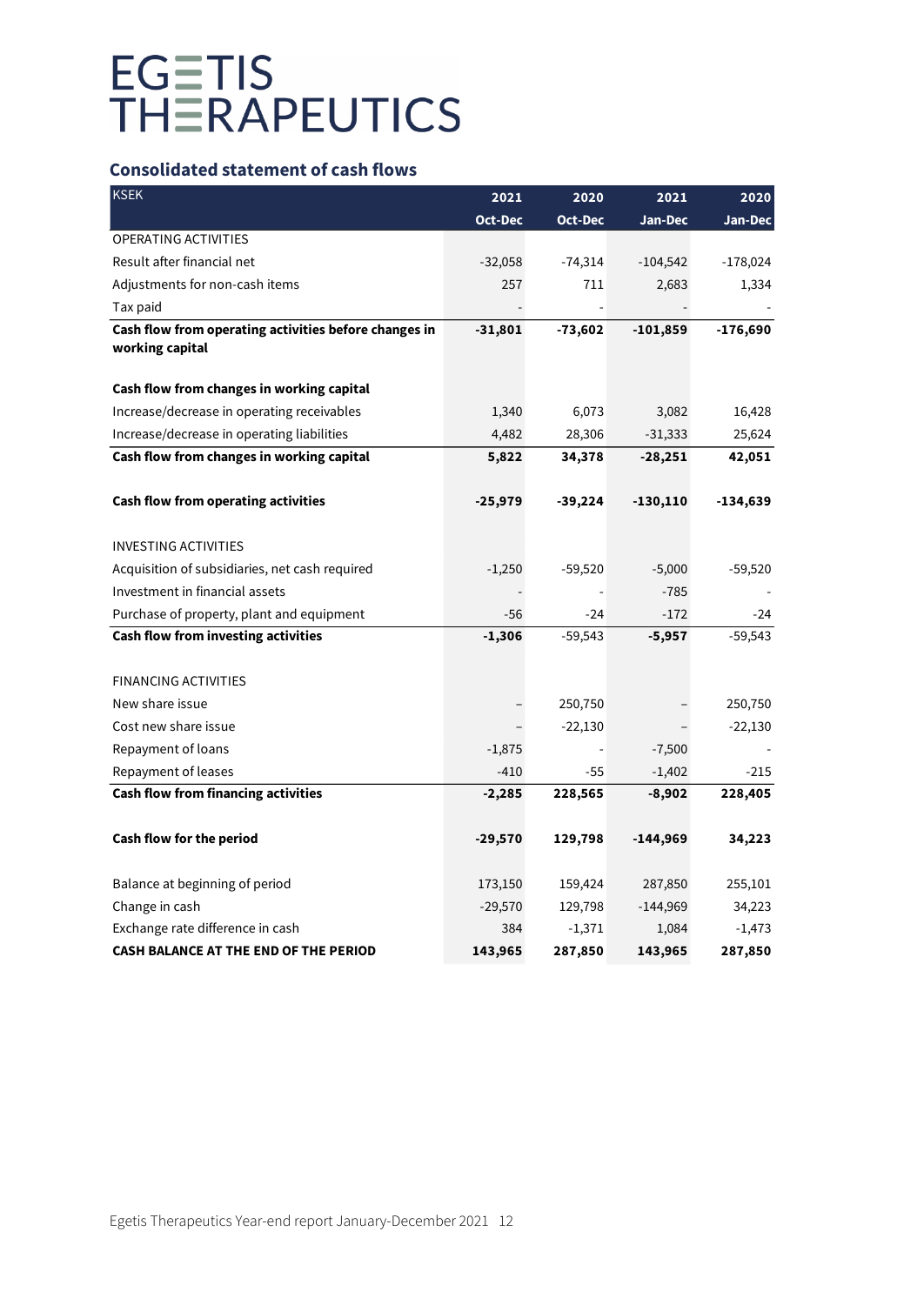# **Consolidated statement of changes in equity**

| <b>KSEK</b>                                                              | Share capital | Other capital<br>contributions | Accumulated loss incl.<br>net results for the | Other reserves | <b>Total equity</b> |
|--------------------------------------------------------------------------|---------------|--------------------------------|-----------------------------------------------|----------------|---------------------|
|                                                                          |               |                                | period <sup>*</sup>                           |                |                     |
| Opening balance 01/01/2021                                               | 8.688         | 1,262,837                      | $-641.250$                                    | 448            | 630,723             |
| Comprehensive income for the period<br>Costs due to share-based payments |               |                                | $-104.542$                                    |                | $-104.542$          |
| of employee stock option plan                                            |               |                                |                                               | 857            | 857                 |
| Closing balance 31/12/2021                                               | 8,688         | 1,262,837                      | -745,792                                      | 1,305          | 527,039             |
| Opening balance 01/01/2020                                               | 2.818         | 705,278                        | $-463,220$                                    |                | 244,876             |
| Comprehensive income for the period                                      |               |                                | $-178,024$                                    |                | $-178,024$          |
| Transactions with shareholders                                           |               |                                |                                               |                |                     |
| Issue in kind                                                            | 3.356         | 331,454                        |                                               |                | 334,810             |
| New share issue                                                          | 2,514         | 248,236                        |                                               |                | 250,750             |
| Cost new share issue                                                     |               | $-22,130$                      |                                               |                | $-22,130$           |
| Costs due to share-based payments                                        |               |                                |                                               |                |                     |
| of employee stock option plan                                            |               |                                |                                               | 448            | 448                 |
| Closing balance 31/12/2020                                               | 8,688         | 1,262,837                      | $-641.249$                                    | 448            | 630.723             |

\*) Restated, see note 6.

# **Consolidated key ratios**

The key ratios below are useful to those who read the financial statements and a complement to other performance targets in evaluating strategic investment implementation and the Group's ability to achieve financial goals and commitments.

| <b>KSEK</b>                                                       | 2021        | 2020        | 2021        | 2020        |
|-------------------------------------------------------------------|-------------|-------------|-------------|-------------|
|                                                                   | Oct-Dec     | Oct-Dec     | Jan-Dec     | Jan-Dec     |
| Equity                                                            | 527.039     | 630.723     | 527,039     | 630,723     |
| Equity ratio %                                                    | 93%         | 88%         | 93%         | 88%         |
| Return on equity %                                                | neg.        | neg.        | neg.        | neg.        |
| Number of shares at the end of the period                         | 165,068,560 | 165,068,560 | 165,068,560 | 165,068,560 |
| Number of shares at the end of the period after dilution          | 165,068,560 | 165,068,560 | 165,068,560 | 165,068,560 |
| Average number of shares during the period                        | 165,068,560 | 109,117,145 | 165,068,560 | 67,391,206  |
| Average number of shares during the period after dilution         | 165,068,560 | 109,117,145 | 165,068,560 | 67,391,206  |
|                                                                   |             |             |             |             |
| <b>Share Data</b>                                                 |             |             |             |             |
| Earnings per share                                                | $-0.2$      | $-0.7$      | $-0.6$      | $-2.6$      |
| Earnings per share after dilution                                 | $-0.2$      | $-0.7$      | $-0.6$      | $-2.6$      |
| Cash flow per share from operating activities                     | $-0.2$      | $-0.2$      | $-0.8$      | $-0.8$      |
| Equity per average number of shares                               | 3.2         | 5.8         | 3.2         | 9.4         |
| Equity per average number of shares after dilution                | 3.2         | 5.8         | 3.2         | 9.4         |
| Dividend                                                          |             |             |             |             |
| Average number of employees                                       | 12          | 9           | 11          | 9           |
| *Effect from dilution in not considered when results are negative |             |             |             |             |

\*Effect from dilution is not considered when results are negative.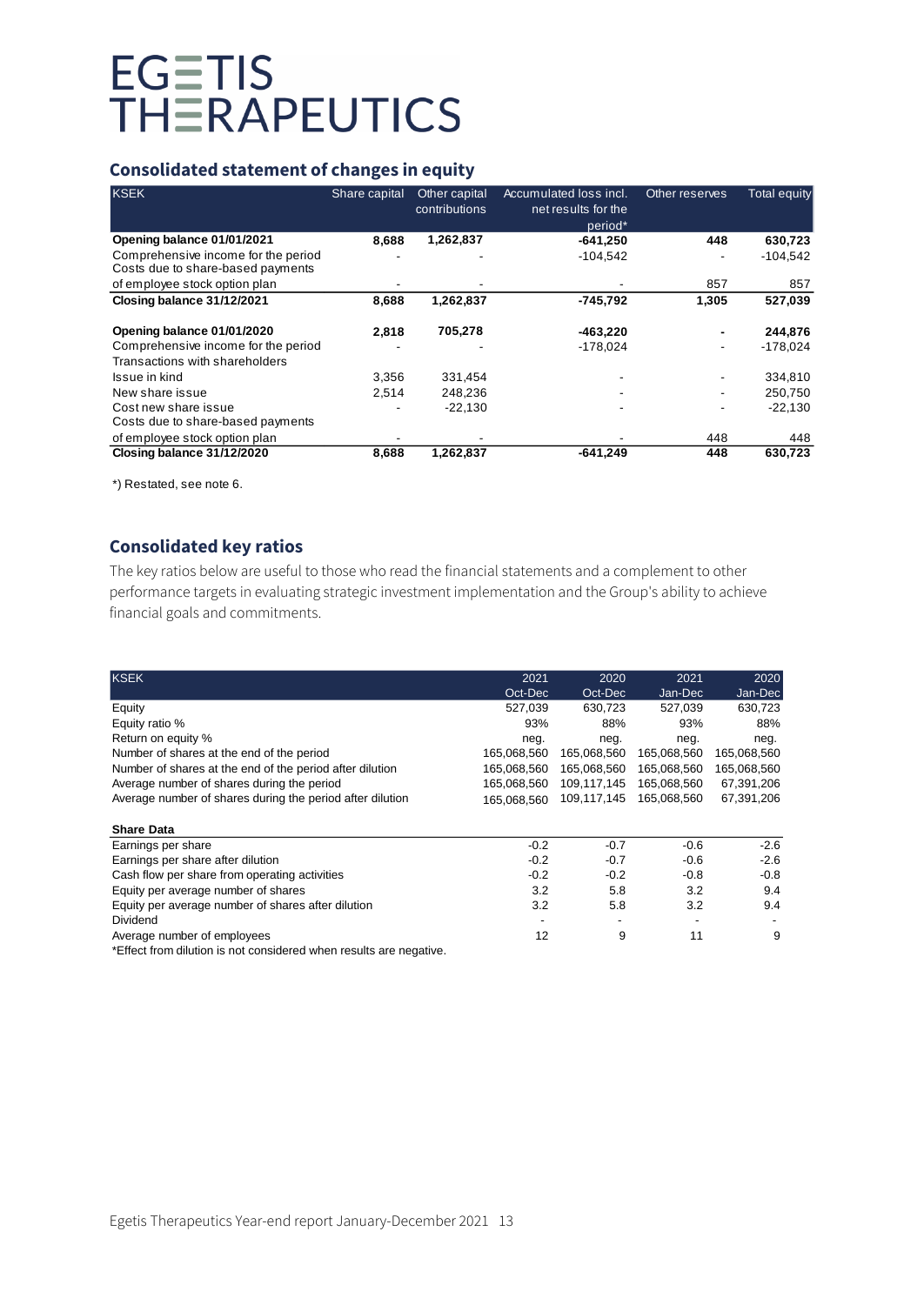# **Parent company - income statement**

| <b>KSEK</b>                 | 2021           | 2020           | 2021       | 2020        |
|-----------------------------|----------------|----------------|------------|-------------|
|                             | <b>Oct-Dec</b> | <b>Oct-Dec</b> | Jan-Dec    | $Jan-Dec$   |
|                             |                |                |            |             |
| <b>Revenue</b>              |                |                |            |             |
| Revenues                    |                | 3,163          | 22,591     | 38,935      |
| Other operating income      | 6,243          | 684            | 16,204     | 332         |
|                             | 6,243          | 3,847          | 38,795     | 39,267      |
| <b>Operating expenses</b>   |                |                |            |             |
| Project costs               | $-3,993$       | $-52,004$      | $-54,949$  | $-169,422$  |
| Other external costs        | $-3,791$       | $-3,857$       | $-14,417$  | $-9,806$    |
| Employee costs              | $-10,498$      | $-6,190$       | $-30,174$  | $-22,152$   |
| Depreciation and impairment | $-15$          | $-1$           | $-43$      | $-1$        |
| Other operating expenses    | $-93$          |                | $-463$     | $-290$      |
| Sum operating expenses      | $-18,390$      | $-62,051$      | $-100,046$ | $-201,670$  |
| <b>Operating results</b>    | $-12,147$      | $-58,204$      | $-61,251$  | -162,403    |
|                             |                |                |            |             |
| <b>Financial items</b>      |                |                |            |             |
| Finance income              | 1,220          | 33             | 1,299      | 163         |
| Finance expense             | $-520$         | $-2,048$       | $-31$      | $-885$      |
| Sum financial items         | 700            | $-2,015$       | 1,268      | $-722$      |
| Results after financial net | $-11,447$      | $-60,219$      | $-59,982$  | $-163, 125$ |
|                             |                |                |            |             |
| Appropriations              | $-45,000$      |                | $-68,000$  |             |
| Tax                         |                |                |            |             |
| <b>Results after tax</b>    | $-56,447$      | $-60,219$      | $-127,982$ | $-163, 125$ |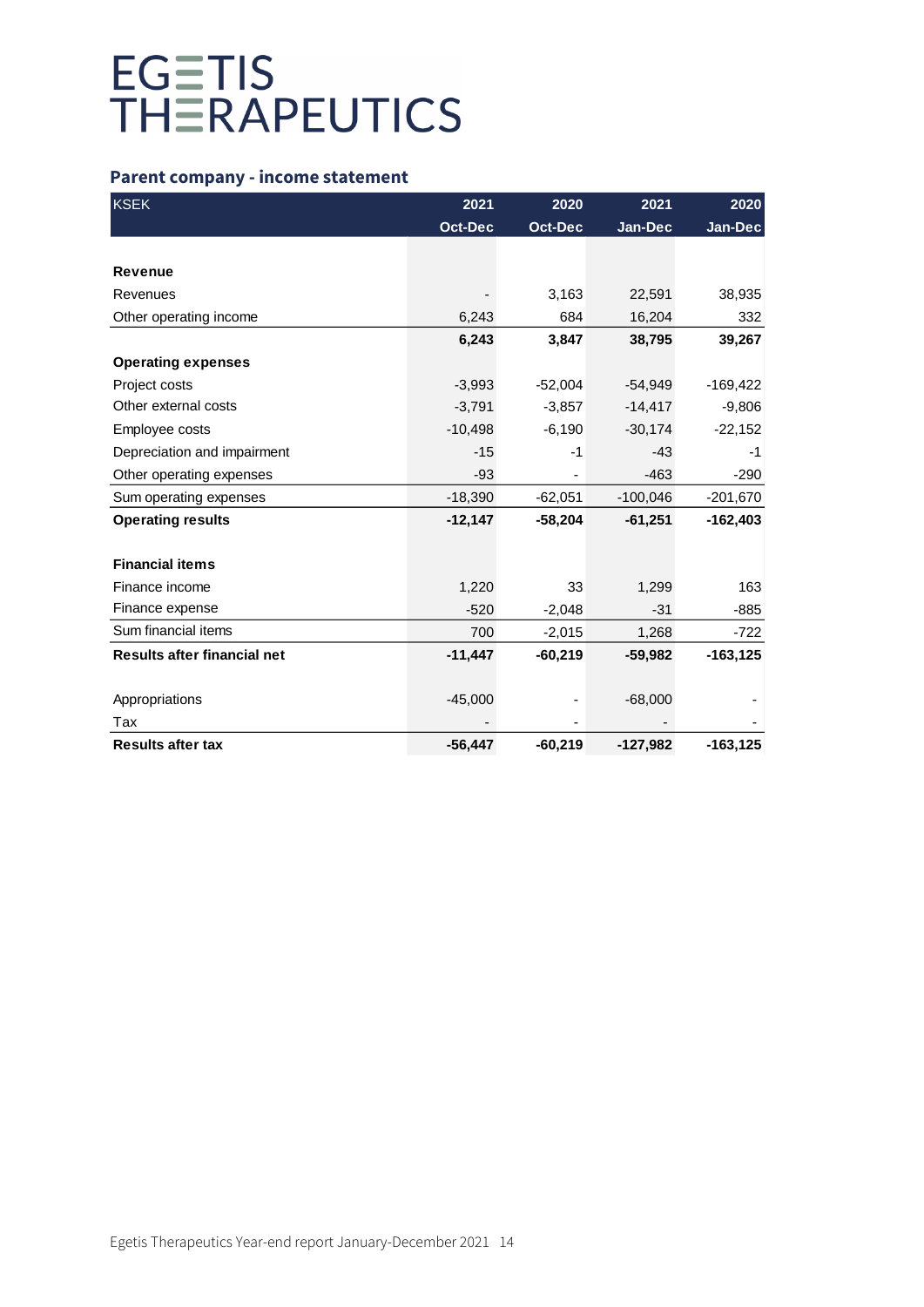# **Parent company - balance sheet**

| <b>KSEK</b>                          | 31/12/2021 | 31/12/2020* |
|--------------------------------------|------------|-------------|
| <b>ASSETS</b>                        |            |             |
| <b>Non-current assets</b>            |            |             |
| Equipment                            | 152        | 23          |
| Financial non-current assets         | 432,736    | 431,956     |
| <b>Total non-current assets</b>      | 432,889    | 431,979     |
|                                      |            |             |
| <b>Current assets</b>                |            |             |
| Accounts receivables                 |            | 2,470       |
| Other receivables                    | 751        | 2,266       |
| Prepaid expenses and accrued income  | 1,257      | 1,135       |
| Cash and bank balance                | 138,946    | 285,830     |
| <b>Total current assets</b>          | 140,955    | 291,701     |
| <b>Total assets</b>                  | 573,843    | 723,680     |
| <b>KSEK</b>                          | 31/12/2021 | 31/12/2020* |
| <b>Equity</b>                        |            |             |
| <b>Restricted Equity</b>             |            |             |
| Share capital                        | 8,688      | 8,688       |
| Non-restricted equity                |            |             |
| Share premium reserve                | 636,235    | 799,360     |
| Reserves                             | 1,305      | 448         |
| Net loss for the period              | $-127,982$ | -163,125    |
| <b>Total equity</b>                  | 518,246    | 645,371     |
| <b>Non-current liabilities</b>       |            |             |
| Other non-current liabilities        |            | 5,000       |
| Provisions                           | 410        | 109         |
| <b>Total non-current liabilities</b> | 410        | 5,109       |
| <b>Current liabilities</b>           |            |             |
| Liabilities to group company         | 38,173     | 19,209      |
| Accounts payable                     | 2,018      | 10,755      |
| Other liabilities                    | 7,571      | 5,840       |
| Accrued expenses and deferred income | 7,425      | 37,396      |
| <b>Total current liabilities</b>     | 55,187     | 73,199      |
| <b>Total equity and liabilities</b>  | 573,843    | 723,680     |
|                                      |            |             |

\*)Restated, see note 6.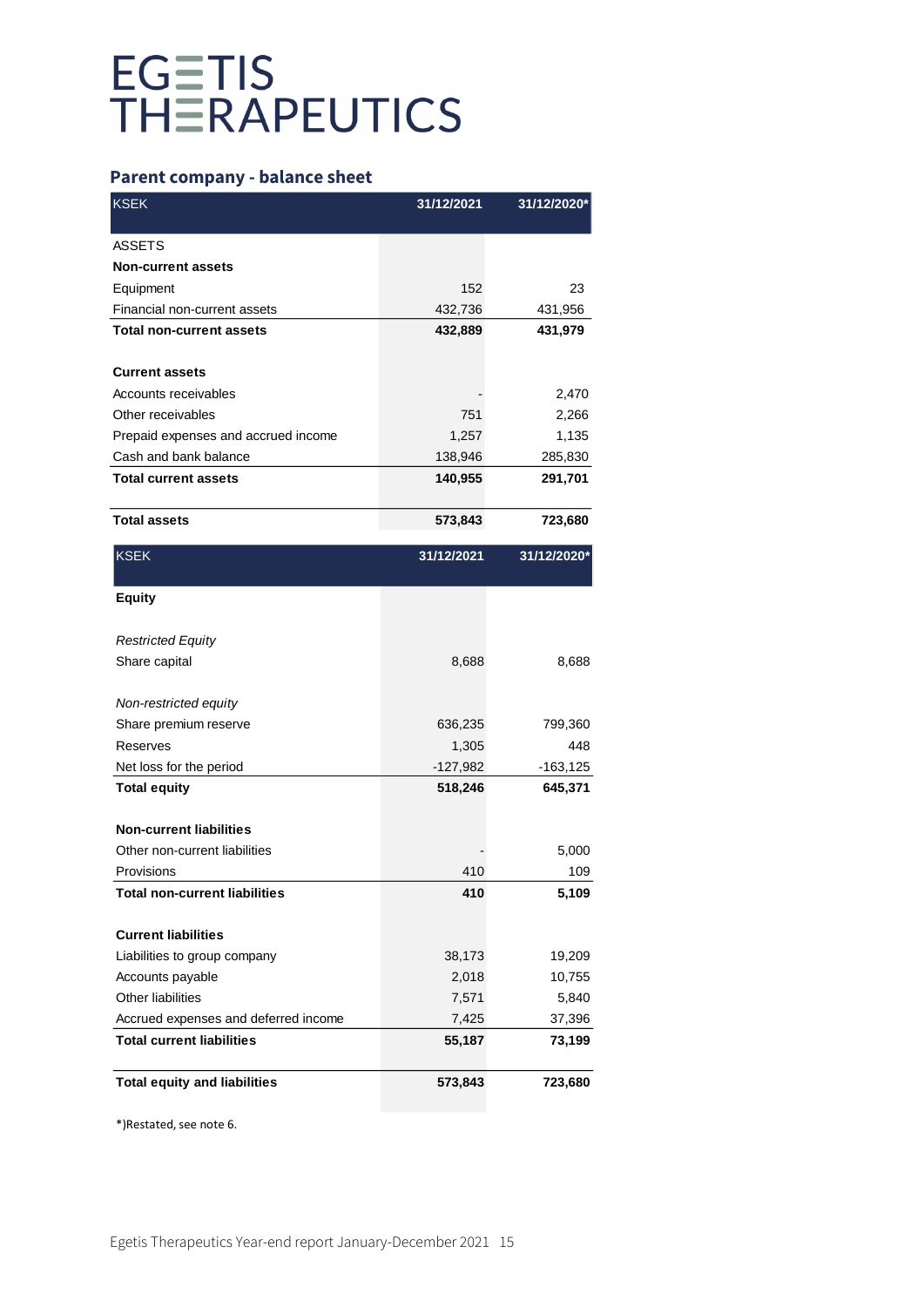# **Notes**

# **Note 1 - Accounting principles**

Egetis applies International Financial Reporting Standards (IFRS) as adopted by the EU. This report is prepared in accordance with IAS 34 Interim Financial Reporting and the Annual Accounts Act and should be read together with the Egetis consolidated financial statements for the year ended December 31, 2020. The interim report does not include all disclosures that would otherwise be required in a complete set of financial statements. Applied accounting principles and calculation methods are the same as in the latest annual report for 2020. Some amendments to existing standards became applicable from January 1, 2021, however none of these have a material impact on the consolidated financial statements or accounting policies. The parent company and the Group's accounting currency is SEK. All the numbers in this interim report are, if nothing else is stated, presented in thousands SEK.

The preparation of interim reports requires certain critical accounting estimates to be made. Furthermore, company management is required to make assessments when applying accounting principles. See the Group's accounting principles in the annual report 2020 regarding more information on estimates and assessments.

### **Correction to the accounting records for the acquisition of Rare Thyroid Therapeutics**

The accounting of the acquisition of Rare Thyroid Therapeutics International AB (RTT) in 2020 was based on information that had not been taken into account at the initial acquisition date, namely, if the company had important processes and staff required for generating output in place. The acquisition was reported as a Business Combination in accordance with IFRS 3 instead of an asset acquisition. For this transaction, it was primarily the intangible asset Emcitate that was acquired. For an asset acquisition of this nature, the identified asset Emcitate must therefore be reported in accordance with IAS 38 Intangible Assets and not as part of an acquisition analysis associated with a business combination as per IFRS 3.

Because this transaction was reported as a business combination in the consolidated financial statements ending December 31, 2020, the carrying amount for intangible assets was too high. It also meant that the carrying amounts for liabilities were incorrect, specifically, deferred tax and the liability for additional consideration. In the parent company financial statements ending December 31, 2020, the value of shares in subsidiaries and the liability for additional consideration were incorrect.

To correct for this, the liability for additional consideration in both the consolidated and parent company financial statements must be reversed such that no deferred tax is reported in the consolidated financial statements. It also means that the value of the intangible asset Emcitate must be lowered by the amount corresponding to the liability and deferred tax that had been reported in the consolidated financial statements. The value of shares in subsidiaries reported by the parent company must also be lowered by the amount corresponding to the prior reported liability for additional consideration.

Please see Note 6 for a compilation of the effects of this error correction, for the consolidated and parent company income statements and balance sheets ending December 31, 2020. Correction of the error has not had any impact on cash flow for either the group or parent company.

# **Classification of company acquisitions in the consolidated financial statements**

A company acquisition can be classified as either a business combination or an asset acquisition. For each specific acquisition, an individual assessment must be made. In order to report the transaction as a business combination in accordance with IFRS there must be an integrated quantity of activities and assets which, at a minimum, comprise one input and one significant process. The input and process must then be able to generate an output (return). If an acquisition does not currently generate output, but there is an identifiable asset that can generate output in the future, there must be an organized workforce in order to report it as a business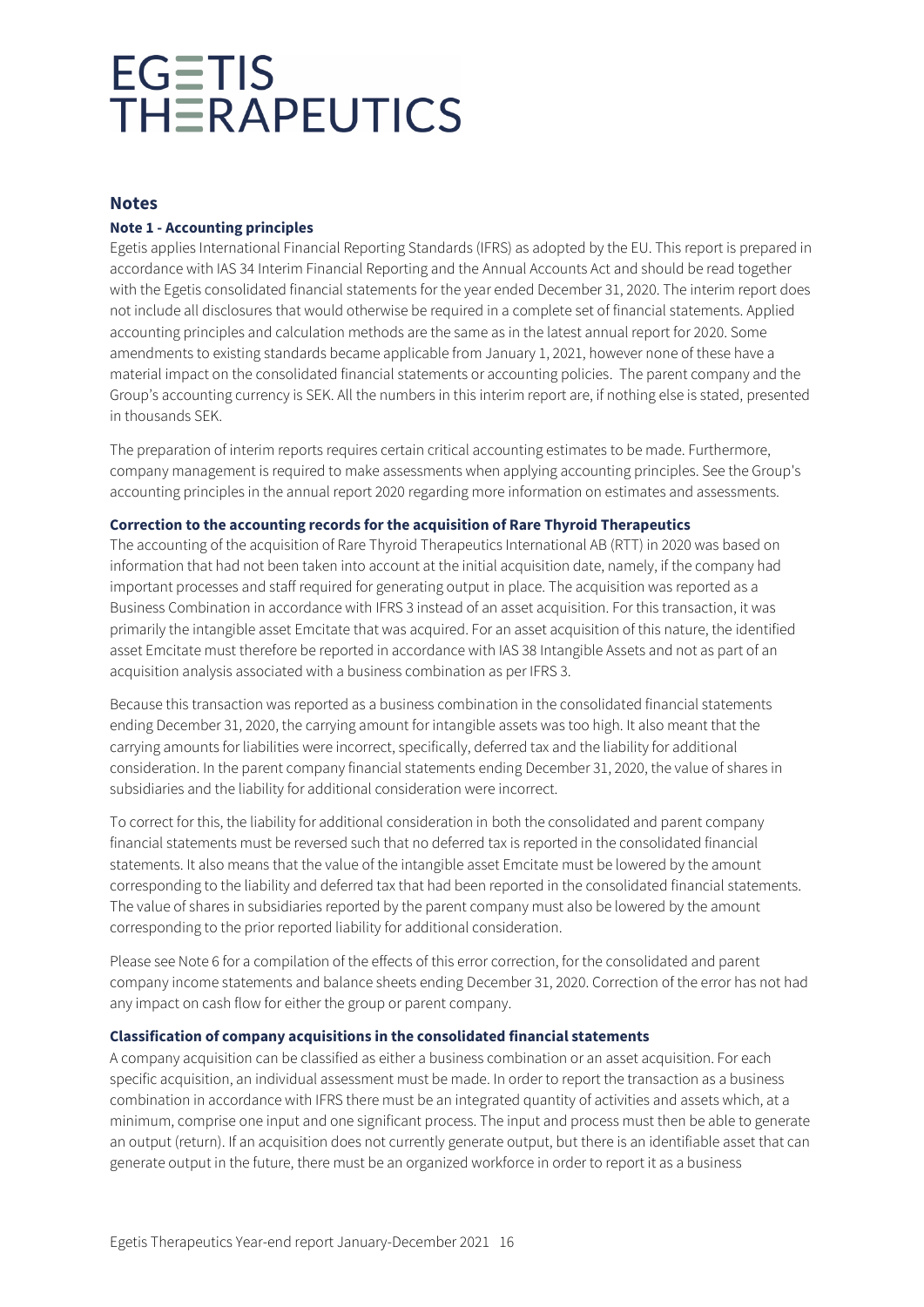combination. If the assessment is that the acquisition does not meet the criteria for reporting it as a business combination, it must be reported as an asset acquisition instead.

An optional concentration test can be applied to determine whether an acquisition is an asset acquisition. The key driver is that substantially all of the fair value of the gross assets acquired must be concentrated in a single identifiable asset or group of similar identifiable assets. If so, it is an asset acquisition.

### **Asset acquisition**

For an asset acquisition, the cost of acquisition is allocated to the individual assets acquired and liabilities assumed on a relative fair value basis. For asset acquisitions, the transaction costs are added to the cost of acquisition. No initial deferred tax from temporary differences is reported for an asset acquisition. Egetis' principle for recognition of contingent liabilities in the form future royalty streams to the sellers of an asset, is to report them at the rate that they arise. Accordingly, no such future additional payments are reported as part of the cost of acquisition.

### **Parent company**

The parent company Egetis Therapeutics AB (publ.) prepares financial reports in accordance with the Swedish Financial Reporting Board's recommendation RFR 2 Accounting for Legal Entities and the Swedish Annual Accounts Act. The parent company applies the exception from application of IFRS 16 Leases. Leasing costs are charged to profit and do not impact the balance sheet. Lease payments are recognized on a straight-line basis over the term of the lease. The parent company accounts the acquisition costs of group entities as participation in group entities under financial non-current assets and not through the income statement.

### **Operating risks**

All business operations involve risk. Risks may be company specific or due to events in the external environment and may affect a certain industry or market. The group is, among others, exposed to the following operational and financial risks.

### Operational risks:

Pharmaceutical development, Manufacturing, Regulatory, Commercialization, Competition and Market Acceptance and Intellectual property.

Financial risks: Foreign currency, Need of working capital, General market risk, Credit and Interest rate risks.

A more detailed description of Group's risk exposure is included in Egetis 2020 Annual Report, note 3. There are no major changes in the Group's risk exposure in 2021 compared with 2020.

### **COVID-19 uncertainties**

Egetis is closely monitoring the developments and is evaluating the extent to which this may affect operations in the short and long term. Therefore, Egetis continue to carefully monitor the impact of the COVID-19 pandemic and take every precaution to ensure that staff, collaborators, and study participants are safe and stay well, while progressing our clinical studies with high data quality. Due to the ongoing COVID-19 pandemic, it is challenging to start a clinical study in an emergency/intensive care setting. Another risk and uncertainty that the company currently has identified is recruitment of patients in the ongoing Emcitate study.

# **Note 2 – Additional information**

Other information in accordance with IAS 34.16A are found on the pages before the income statement and statement of comprehensive income. Information on earnings, cash flow and financial position, see page 8. For events after the period, see page 1.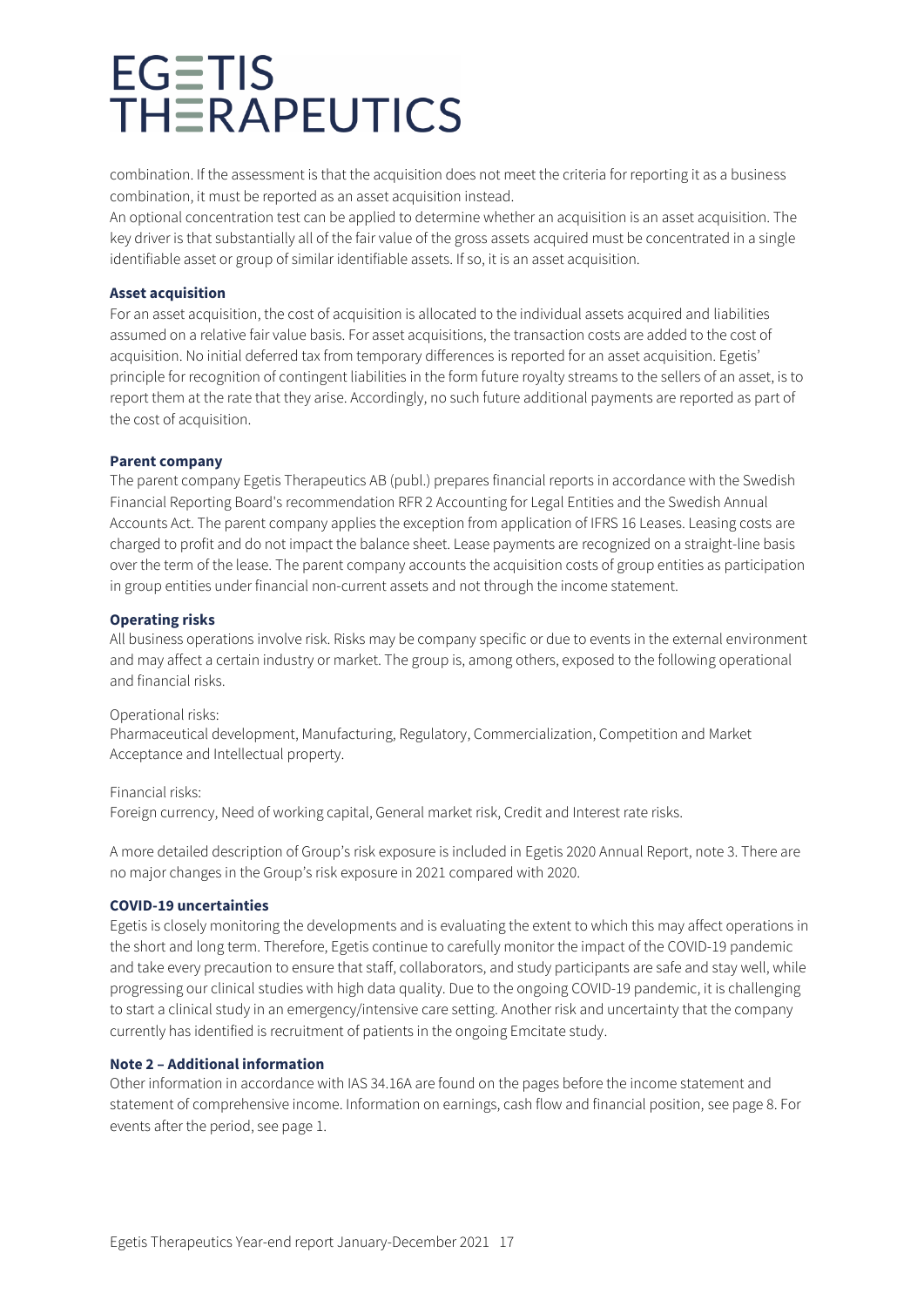### **Note 3 – Financial assets and liabilities**

All financial assets and liabilities are measured at amortized costs. No financial assets or liabilities have been reclassified between the valuation categories. The fair value of financial assets and liabilities that are valued at amortized cost is deemed to essentially correspond to their fair value.

| <b>KSEK</b>                                                               | <b>Non-current</b> | <b>Current</b> | <b>Total</b> |
|---------------------------------------------------------------------------|--------------------|----------------|--------------|
| Group December 31, 2021<br>FINANCIAL ASSETS MEASURED AT<br>AMORTIZED COST |                    |                |              |
| Financial non-current assets                                              | 785                |                | 785          |
| Accounts receivable                                                       |                    | 3,456          | 3,456        |
| Cash                                                                      |                    | 143,965        | 143,965      |
| <b>Total financial assets</b>                                             | 785                | 147,421        | 148,206      |
| FINANCIAL LIABILITIES MEASURED AT<br>AMORTIZED COST                       |                    |                |              |
| Lease liablilities                                                        | 2,650              | 1,502          | 4,152        |
| Accounts payable                                                          |                    | 4,596          | 4,596        |
| Deferred purchase price                                                   | ٠                  | 5,000          | 5,000        |
| Other liabilities                                                         |                    | 7,500          | 7,500        |
| <b>Total</b>                                                              | 2,650              | 18,598         | 21,248       |
| <b>Total financial liabilities</b>                                        | 2,650              | 18,598         | 21,248       |
| Group December 31, 2020<br>FINANCIAL ASSETS MEASURED AT<br>AMORTIZED COST |                    |                |              |
| Accounts receivable                                                       |                    | 3,883          | 3,883        |
| Cash                                                                      |                    | 287,850        | 287,850      |
| <b>Total financial assets</b>                                             |                    | 291,733        | 291,733      |
| FINANCIAL LIABILITIES MEASURED AT<br>AMORTIZED COST                       |                    |                |              |
| Lease liablilities                                                        | 3,526              | 1,141          | 4,667        |
| Accounts payable                                                          |                    | 15,611         | 15,611       |
| Deferred purchase price                                                   | 5,000              | 5,000          | 10,000       |
|                                                                           | 7,500              | 7,500          | 15,000       |
| Total                                                                     | 16,026             | 29,252         | 45,278       |
| <b>Total financial liabilities</b>                                        | 16,026             | 29,252         | 45,278       |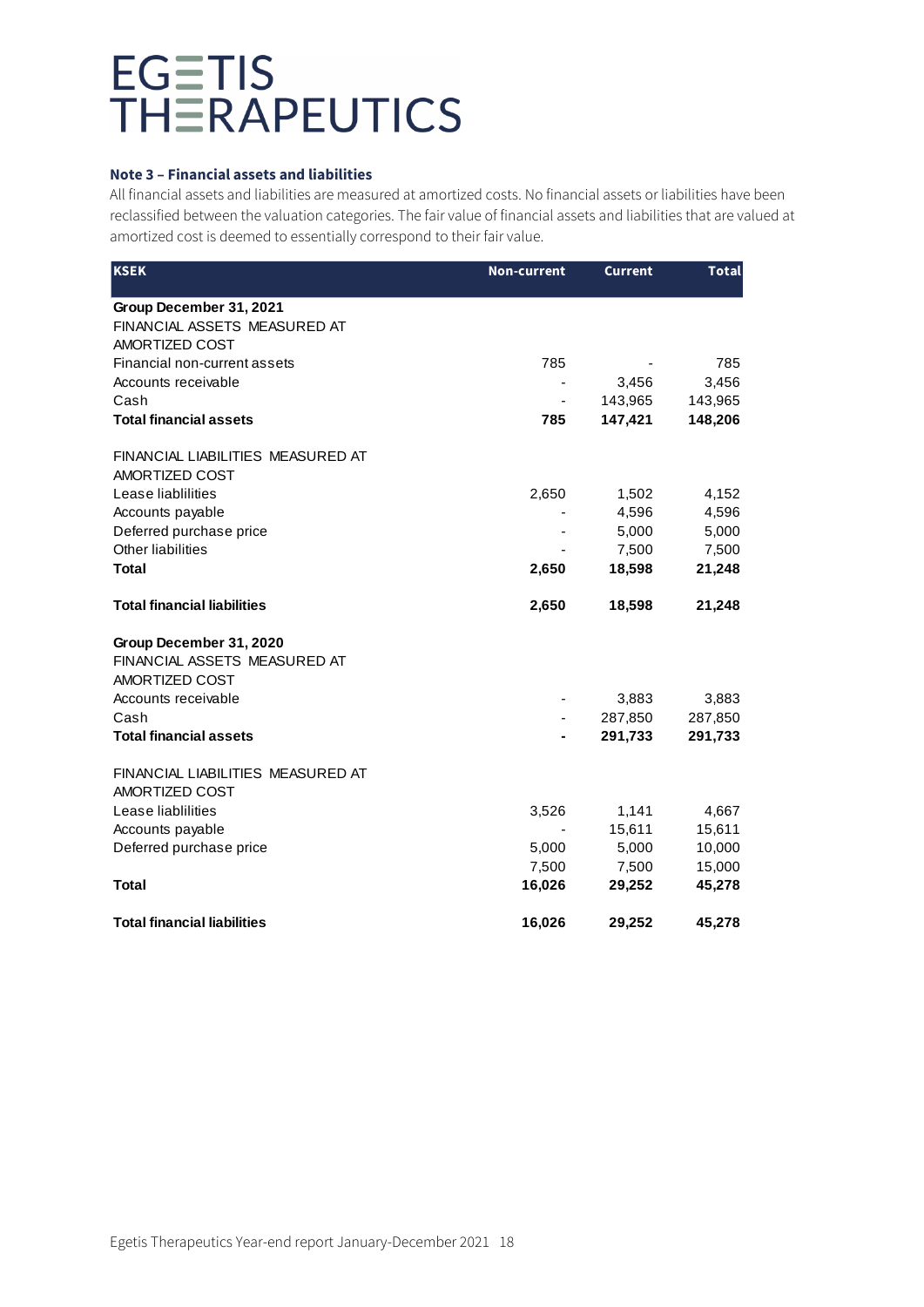### **Note 4 – Segments**

As of April 1, 2019, the group has categorized and identified two independent segments of development for calmangafodipir, PledOx and Aladote. As a result of the acquisition of RTT the segment report has been expanded with Emcitate. These three segments are independent R&D projects for which the chief operating decision maker in the company allocates company resources. The PledOx revenues consists of forwarding of expenses for the Asian part of the POLAR studies. Emcitate revenues are due to Named Patient Use (NPU) of the drug candidate.

The table below specify revenues and costs attributed to PledOx and Aladote and Emcitate. The PledOx project has been parked and will only be presented where relevant comparison numbers are necessary.

| 2021<br>Oct-Dec     |                          |                          |                         |                |            | 2020<br>Oct-Dec     |           |                          |                                |                |            |
|---------------------|--------------------------|--------------------------|-------------------------|----------------|------------|---------------------|-----------|--------------------------|--------------------------------|----------------|------------|
| <b>KSEK</b>         |                          |                          | PledOx Aladote Emcitate | Common         | <b>Sum</b> | <b>KSEK</b>         |           |                          | PledOx Aladote Emcitate Common |                | <b>Sum</b> |
| Revenues            |                          | $\overline{\phantom{a}}$ | 3,211                   | $\sim$         | 3,211      | Revenues            | 3,163     | $\overline{\phantom{a}}$ | 1.727                          | 399            | 5,289      |
| Costs of goods sold |                          | $\sim$                   | $-2,498$                | $\blacksquare$ | $-2.498$   | Costs of goods sold |           | ۰.                       | $-1,895$                       | $\blacksquare$ | $-1,895$   |
| Project costs       | $-286$                   | $-2,947$                 | $-15,271$               |                | $-18,505$  | Project costs       | $-48.012$ | $-3,992$                 | $-13,854$                      | $\blacksquare$ | $-65,858$  |
| Other               | $\overline{\phantom{0}}$ |                          | $\sim$                  | $-14.827$      | $-14,827$  | Other               |           |                          | $\sim$                         | $-9,835$       | $-9,835$   |
| Operating results   | -286                     | $-2,947$                 | $-14,558$               | $-14,827$      | $-32,619$  | Operating results   | $-44.849$ | $-3,992$                 | $-14.022$                      | $-9,436$       | $-72,299$  |
| Net financial items |                          |                          |                         |                | 561        | Net financial items |           |                          |                                |                | $-2,015$   |
| Pretax profit       |                          |                          |                         |                | $-32.058$  | Pretax profit       |           |                          |                                |                | $-74,314$  |

| 2021<br>Jan-Dec                                           |           |                          |                          |                          |                                         | 2020<br>Jan-Dec                                           |                     |                          |                                |                |                                           |
|-----------------------------------------------------------|-----------|--------------------------|--------------------------|--------------------------|-----------------------------------------|-----------------------------------------------------------|---------------------|--------------------------|--------------------------------|----------------|-------------------------------------------|
| <b>KSEK</b>                                               |           |                          | PledOx Aladote Emcitate  | Common                   | <b>Sum</b>                              | <b>KSEK</b>                                               |                     |                          | PledOx Aladote Emcitate Common |                | <b>Sum</b>                                |
| Revenues                                                  | 22,591    | $\overline{\phantom{a}}$ | 15,652                   | $\sim$                   | 38,243                                  | Revenues                                                  | 38,935              | $\overline{\phantom{a}}$ | 1,727                          | $\sim$         | 40,662                                    |
| Costs of goods sold                                       |           | ۰.                       | $-7,856$                 | $\overline{\phantom{a}}$ | $-7,856$                                | Costs of goods sold                                       |                     | $\overline{\phantom{a}}$ | $-1,895$                       | $\overline{a}$ | $-1,895$                                  |
| Project costs                                             | $-32.367$ | $-18.964$                | $-37,340$                | -                        | $-88.671$                               | Project costs                                             | $-153.692$          | $-15.730$                | $-13,854$                      |                | $-183.276$                                |
| Other                                                     | ۰         |                          | $\overline{\phantom{a}}$ | -47.396                  | -47,396                                 | Other                                                     | -53                 | $\overline{\phantom{a}}$ | ٠.                             | $-32.738$      | $-32,791$                                 |
| Operating results<br>Net financial items<br>Pretax profit |           | $-9.776 - 18.964$        | $-29.545$                |                          | -47,396 -105,681<br>1,139<br>$-104.542$ | Operating results<br>Net financial items<br>Pretax profit | $-114.809 - 15.730$ |                          | $-14.022$                      |                | $-32.738 - 177.299$<br>-725<br>$-178,024$ |

# **Revenues by country area**

Revenue from Japan are attributable to the segment PledOx and revenues to other countries are attributable to the segment Emcitate. The PledOx segment has a single customer who accounts for all revenues reported. Revenues from this single customer amounts to KSEK 22,591 (33,201) for the period.

| <b>KSEK</b>          | 2021    | 2020    | 2021    | 2020    |
|----------------------|---------|---------|---------|---------|
| <b>Country</b>       | Oct-Dec | Oct-Dec | Jan-Dec | Jan-Dec |
| Japan                | -       | 3,163   | 22,591  | 38,935  |
| France               | 547     | -       | 2,921   | 327     |
| Spain                |         | -       | 2,894   | 273     |
| Sweden               | 284     | 87      | 1,324   | 83      |
| <b>Great Britain</b> | 528     | -       | 2,781   | 172     |
| Other countries      | 1,852   | 1,640   | 5,732   | 872     |
| <b>Total</b>         | 3,211   | 4,890   | 38,243  | 40,662  |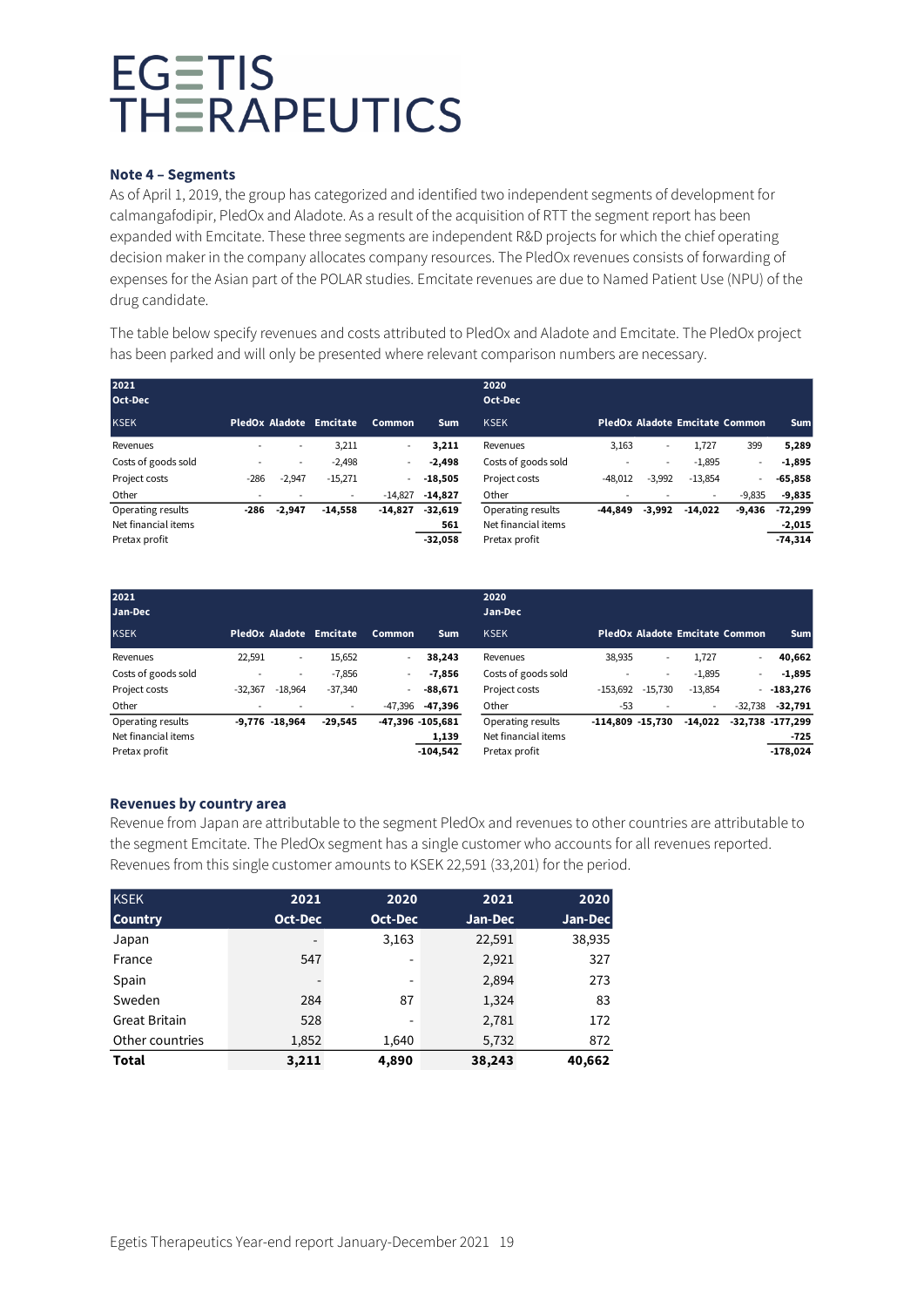# **Turnover by type of revenue**

|                  | 2021    | 2020    | 2021    | 2020    |
|------------------|---------|---------|---------|---------|
| <b>KSEK</b>      | Oct-Dec | Oct-Dec | Jan-Dec | Jan-Dec |
| Re-invoicing of  |         |         |         |         |
| costs to Solasia | -       | 3.163   | 22,591  | 38,935  |
| Sales of goods   | 3,211   | 1.727   | 15,652  | 1,727   |
| Total            | 3,211   | 4,890   | 38,243  | 40,662  |

# **Note 5 – Changes in financial liabilities due to financing activities**

The below table presents a reconciliation of changes in liabilities divided by cash-flow and non-cash flow activities due to lease liabilities and other liabilities that are classified as financing activities.

|                        |        | No affect on cash flow |                          |                                                                              |        |
|------------------------|--------|------------------------|--------------------------|------------------------------------------------------------------------------|--------|
|                        |        |                        |                          | 31/12/2020 Cash flow Acquisition of business New lease agreements 31/12/2021 |        |
| Lease liablilities     | 4.666  | $-1.402$               |                          | 888                                                                          | 4.152  |
| Other liabilities      | 15.000 | $-7.500$               | $\overline{\phantom{a}}$ |                                                                              | 7,500  |
| <b>Closing balance</b> | 19.666 | $-8.902$               | $\overline{\phantom{a}}$ |                                                                              | 10.764 |

|                        |     | No affect on cash flow |        |                                                                              |        |
|------------------------|-----|------------------------|--------|------------------------------------------------------------------------------|--------|
|                        |     |                        |        | 31/12/2019 Cash flow Acquisition of business New lease agreements 31/12/2020 |        |
| Lease liablilities     | 117 | $-215$                 |        | 4.764                                                                        | 4.666  |
| Other liabilities      |     |                        | 15,000 |                                                                              | 15.000 |
| <b>Closing balance</b> | 117 | $-215$                 | 15,000 | 4.764                                                                        | 19.666 |

### **Note 6 - Adjustment of material error regarding acquisition**

In November 2021, the parent company noted that the acquisition of Rare Thyroid Therapeutics International AB should have been reported as an asset acquisition, and the intangible Emcitate measured in accordance with IAS 38, instead of a business acquisition accounted for in accordance with IFRS 3. The accounting error has resulted in a significantly higher carrying amount of capitalized research and development costs because a liability for contingent consideration as well as deferred tax liability were recorded in the Group, both of which should not have been recorded since the transaction was in effect an asset deal and not an acquisition of a business.

Shares in subsidiaries have been overstated because a long-term debt for additional purchase consideration have been recorded in the parent Company's accounts.

In the consolidated accounts the correction results in a lower carrying amount of capitalized research and development corresponding to the reversal of the liability for contingent consideration as well as the deferred tax liability. In the parent entity's accounts the correction results in a lower value of shares in subsidiaries corresponding to the reversal of the long-term debt for additional purchase consideration.

Previously booked additional purchase consideration will now be considered as a contingent liability regarding royalties, see Note 7.

The following summary shows the effects of the correction of errors, on the Group's and the Parent Company's balance sheet and income statement as of 31 December 2020. The correction of errors has had no effect on the Group's and the Parent Company's cash flow.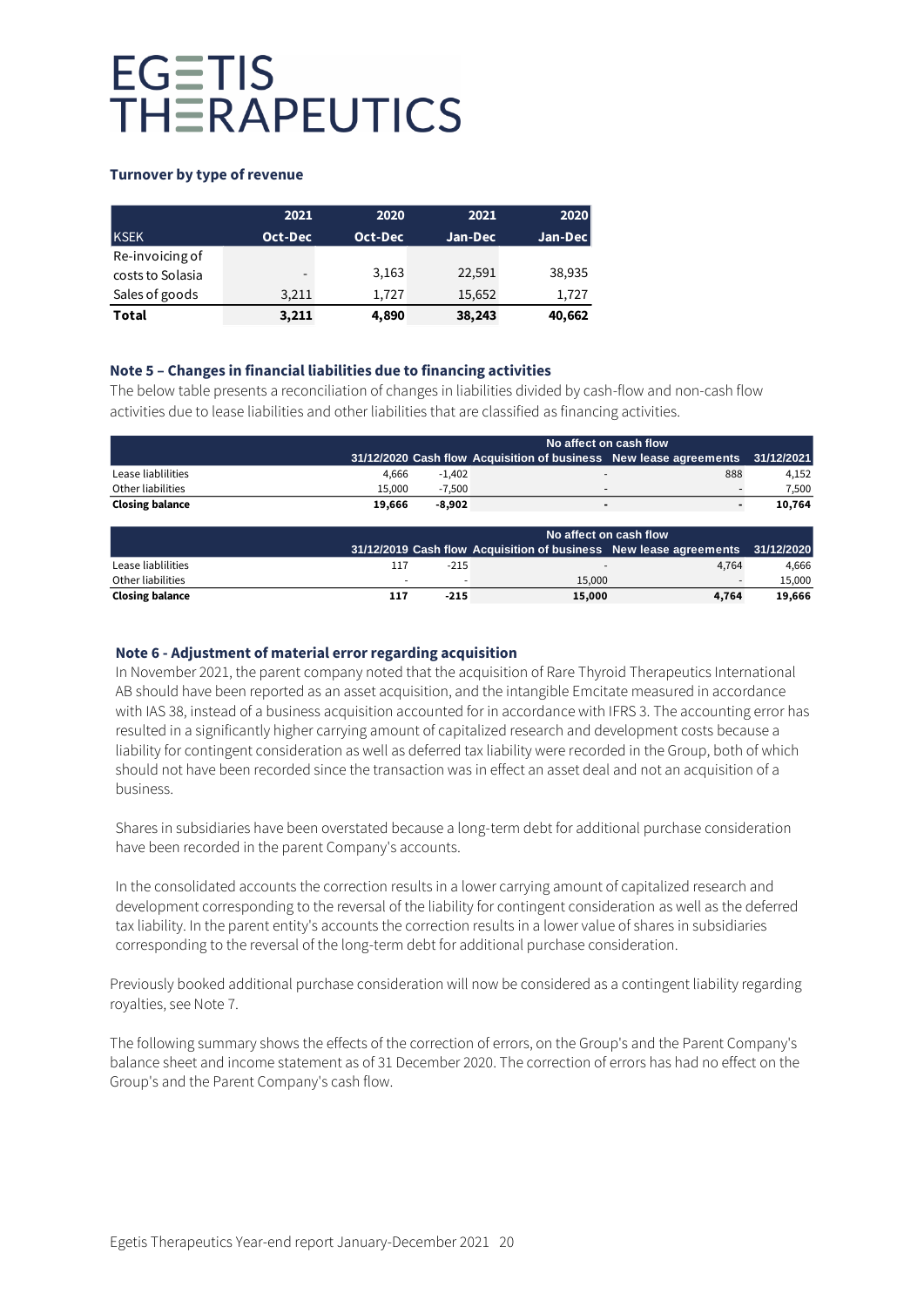#### **Group**

| <b>KSEK</b><br>31/12/2020           | <b>According to</b><br>previously<br>approved annual<br>report | <b>Correction of</b><br>misstatement | After correction<br>of misstatement |
|-------------------------------------|----------------------------------------------------------------|--------------------------------------|-------------------------------------|
|                                     |                                                                |                                      |                                     |
| <b>Balance sheet (extract)</b>      |                                                                |                                      |                                     |
| Research and development costs      | 581,784                                                        | $-176.967$                           | 404.816                             |
| Other non-current liabilities       | $-74.242$                                                      | 58,216                               | $-16.026$                           |
| Deferred tax liabilities            | $-119,847$                                                     | 119,847                              |                                     |
| <b>Net</b>                          | 387,694                                                        | 1,096                                | 388,790                             |
|                                     |                                                                |                                      |                                     |
| Accumulated loss including net loss | $-642.346$                                                     | 1,096                                | $-641,250$                          |
| <b>Total equity</b>                 | 629,627                                                        | 1,096                                | 630,723                             |

#### **Group**

| <b>KSEK</b>                                        | 31/12/2020<br><b>According to</b><br>previously<br>approved annual Correction of | report misstatement | 31/12/2020<br>After correction<br>of misstatement |  |
|----------------------------------------------------|----------------------------------------------------------------------------------|---------------------|---------------------------------------------------|--|
| Income statement (extract)<br>Other external costs | $-11.097$                                                                        | 1.096               | $-10,001$                                         |  |
| Results after financial net                        | $-179,120$                                                                       | 1,096               | $-178,024$                                        |  |
| Comprehensive income for the period                | $-179,120$                                                                       | 1,096               | $-178,024$                                        |  |

#### **Parent Company**

| <b>KSEK</b><br>31/12/2020      | <b>According to</b><br>previously<br>approved annual<br>report | <b>Correction of</b><br>misstatement | <b>After correction</b><br>of misstatement |  |
|--------------------------------|----------------------------------------------------------------|--------------------------------------|--------------------------------------------|--|
|                                |                                                                |                                      |                                            |  |
| <b>Balance sheet (extract)</b> |                                                                |                                      |                                            |  |
| Shares in subsidiaries         | 490,172                                                        | $-58.216$                            | 431,956                                    |  |
| Other non-current liabilities  | $-63.216$                                                      | 58,216                               | $-5,000$                                   |  |
| <b>Net</b>                     | 426,956                                                        | 0                                    | 426,956                                    |  |
|                                |                                                                |                                      |                                            |  |
| <b>Equity</b>                  | 645,371                                                        | 0                                    | 645,371                                    |  |

### **Note 7 – Contingent liabilities**

Egetis has a contractual obligation, on future net sales from Emcitate, to provide royalty payments to the previous owners of Rare Thyroid Therapeutics International AB and Erasmus Medical Centre corresponding to a low double-digit percentage of net sales of the product.

### **Note 8 – Related party transactions**

Peder Wahlberg has been providing consultancy services to the company, invoicing KSEK 1,614 during 2021.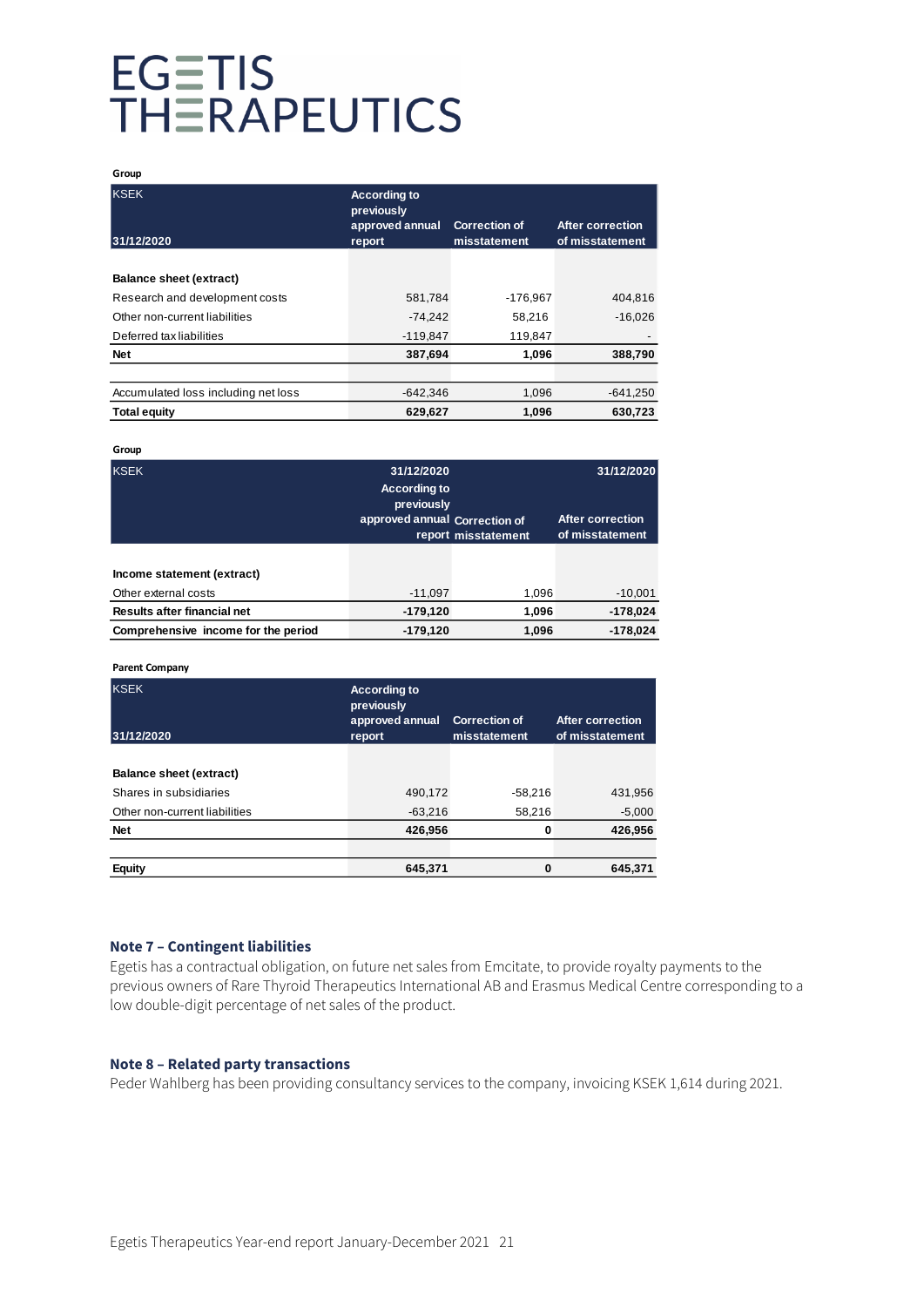### **Note 9 –Key ratios definitions**

### **Ratios that have been calculated according to IFRS**

Earnings per share. Net income divided by average number of shares before dilution.

Number of shares at end of period. The number of outstanding shares before dilution at the end of the period.

Number of shares after dilution. The number of issued shares after dilution effect of potential shares at end of period.

Average number of shares during the period. Average number of outstanding shares before dilution for the period.

Average number of shares during the period after dilution. Average number of issued shares after dilution effect of potential shares.

### **Ratios that have not been calculated in accordance with IFRS The company defines the below ratios as follows.**

Equity ratio, % The period's closing equity divided by the period's closing balance sheet. The company uses the alternate ratio Equity as it shows the proportion of total assets represented by shareholders' equity and has been included to allow investors to assess the company's capital structure.

Return on equity, % Net income divided by shareholders' equity. The company uses the alternate key figure Return on equity, % because the company believes that the key ratio gives investors a better understanding of the return generated on the total capital that the shareholders have invested in the Company.

Cash flow from operations per share. Cash flow from operating activities divided by the average number of shares outstanding at the end of the period. The company uses the alternate key figure Cash flow from operations per share because the Company believes that the key ratio gives investors a better understanding of the company's cash flow in relation to its number of shares adjusted for changes in the number of shares outstanding during the period.

Equity per share. Equity divided by number of shares outstanding at the end of the period. Outstanding stock options and warrants are only considered if they are "in the money". The company uses the alternate key ratio equity per share because the Company believes that the key ratio gives investors a better understanding of the historical return per share adjusted for changes in the number of shares outstanding during the period.

Number of employees (average) The average number of employees at the end of each period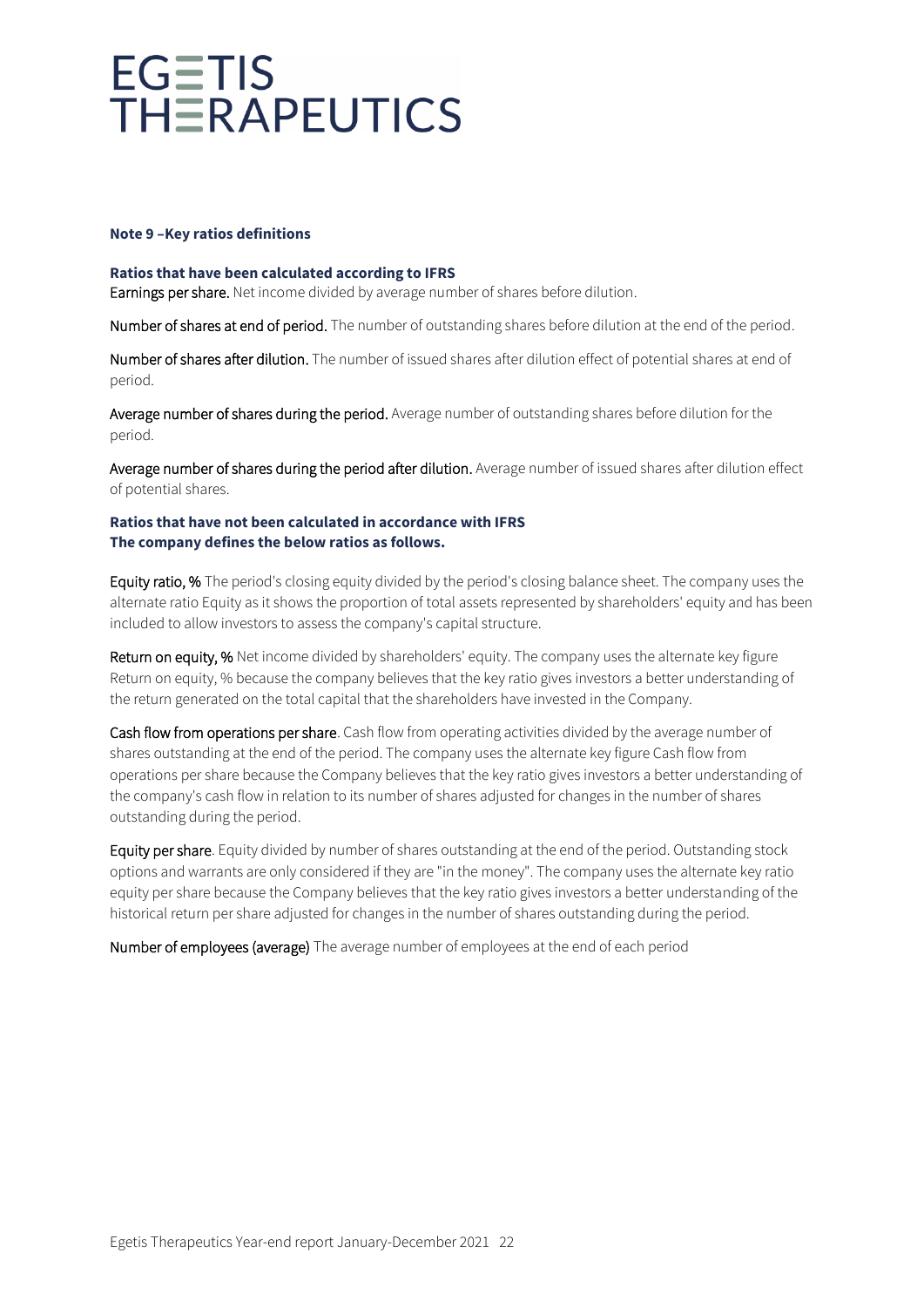|     |                                                                    | 2021      | 2020      | 2021       | 2020       |
|-----|--------------------------------------------------------------------|-----------|-----------|------------|------------|
|     |                                                                    | Oct-Dec   | Oct-Dec   | Jan-Dec    | Jan-Dec    |
| A   | Equity, KSEK                                                       | 527,039   | 630,723   | 527,039    | 630,723    |
| В   | Balance sheet total, KSEK                                          | 569,269   | 717.000   | 569.269    | 717,000    |
| A/B | Equity ratio %                                                     | 93%       | 88%       | 93%        | 88%        |
| A   | Net result. KSEK                                                   | $-32,058$ | $-74.314$ | $-104.542$ | $-178,024$ |
| B   | Equity, KSEK                                                       | 527,039   | 630,723   | 527,039    | 630,723    |
| A/B | Return on equity, %                                                | neg.      | neg.      | neg.       | neg.       |
| A   | Cash flow from operating activities, KSEK                          | $-25,979$ | $-39,224$ | $-130,110$ | -134,639   |
| B   | Average number of shares under the period, before dilution,        | 165.069   | 109.117   | 165.069    | 67,391     |
| A/B | Cash flow from operating activities per shares, SEK                | $-0.2$    | $-0.4$    | $-0.8$     | $-2.0$     |
| A   | Equity, KSEK                                                       | 527.039   | 630.723   | 527.039    | 630,723    |
| B   | Average number of shares at the end of the period before dilution, | 165,069   | 109,117   | 165,069    | 67,391     |
| A/B | Equity per average number of shares before dilution, SEK           | 3.2       | 5.8       | 3.2        | 9.4        |
| A   | Equity, KSEK                                                       | 527,039   | 630.723   | 527.039    | 630,723    |
| B   | Average number of shares at the end of the period after dilution,  | 165.069   | 109,117   | 165.069    | 67.391     |
| A/B | Equity per average number of shares after dilution, SEK            | 3.2       | 5.8       | 3.2        | 9.4        |

# **Other information**

### **Next reports**

Interim report January 1- March 31: April 26, 2022. Annual General Meeting: May 10, 2022. Half-year report January 1- June 30: August 19, 2022. Interim report January 1- September 30: November 8, 2022.

This report, and further information is available on the website, www.egetis.com This is a translation of the Swedish interim report.

# **For further information, please contact:**

Nicklas Westerholm, CEO <br>
Yilmaz Mahshid, CFO E-mail: [nicklas.westerholm@egetis.com](mailto:nicklas.westerholm@egetis.com) E-mail[: yilmaz.mahshid@egetis.com](mailto:yilmaz.mahshid@egetis.com)

This information is such information as Egetis Therapeutics AB (publ.) is obliged to disclose in accordance with EU market abuse regulation and the Securities Markets Act. The information was submitted, through the above contact persons, for publication on February 17, 2022, at 8.00 am (CET).

Egetis Therapeutics AB (publ.) Klara Norra kyrkogata 26, 111 22 Stockholm Org.nr. 556706-6724 Phone: +46(0)8-679 72 10 www.egetis.com

# **Analysts who follow Egetis Therapeutics**

ABGSC, Adam Karlsson Carnegie, Ulrik Trattner Pareto Securities, Dan Akschuti Redeye, Kevin Sule Rx Securities, Dr. Joseph Hedden